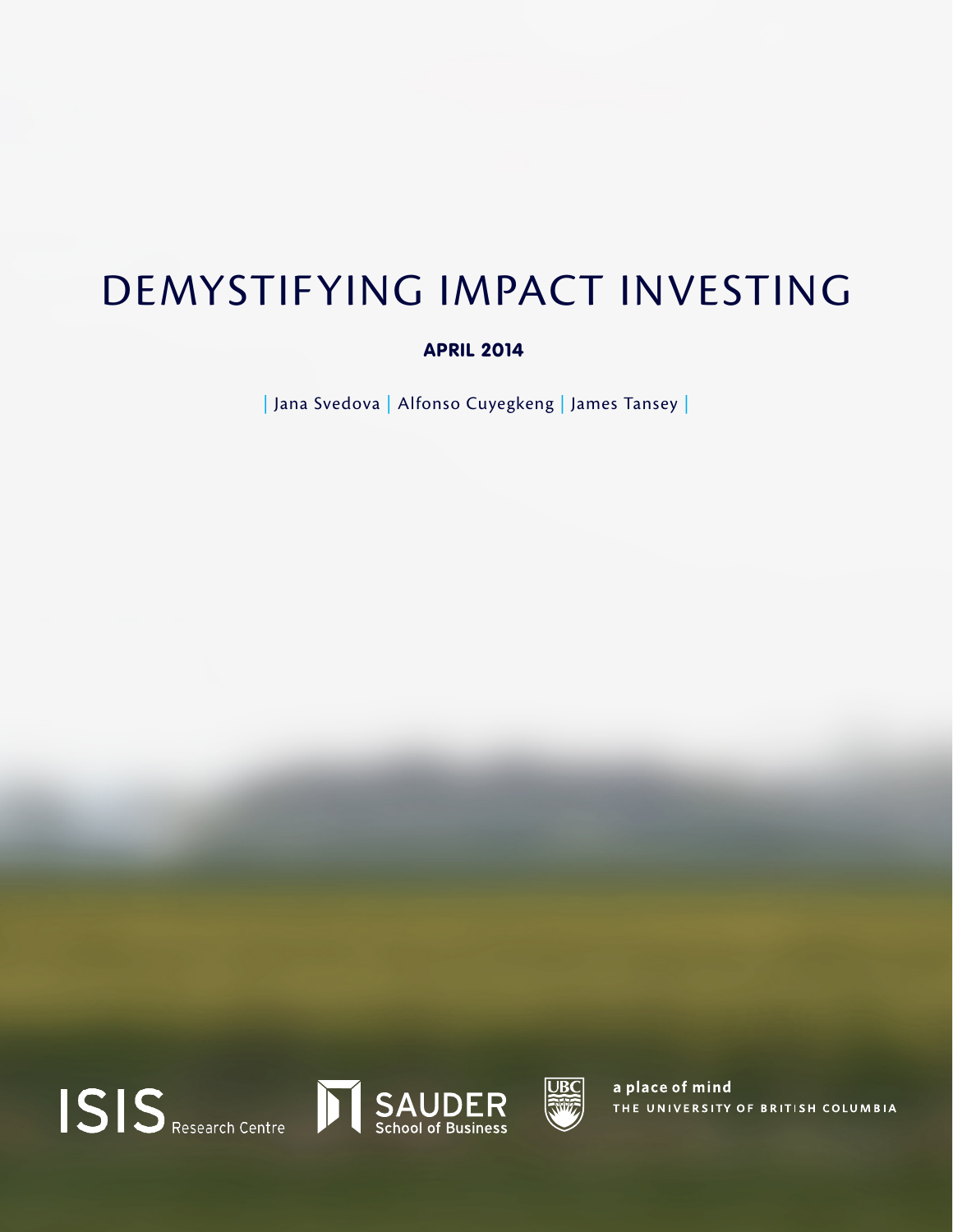#### Acknowldegements

The authors would like to acknowledge a number of people who contributed to this study. The following people were consulted for their opinions and experiences in impact investing:

Joann Chen, Senior Investment Associate, Impact Assets Maya Chorengel, Co-founder, Elevar Equity Peter Forton, Managing Director, CAPE Fund Charles Holt, Vice President, Investeco John Kohler, Director Impact Capital, Santa Clara University Center for Science, Technology, and Society Stephen Nairne, Managing Director, Lundin Foundation Gerhard Pries, Managing Partner and CEO, Sarona Asset Management Beau Seil, Managing Partner, Unitus Impact Kate Storey, Senior Associate, Renewal Funds

This report is made possible thanks to the ongoing support of the Lalji Family and the Swift Family Foundation.

#### Demystifying Impact Investing

By: Jana Svedova, Alfonso Cuyegkeng and James Tansey Editing: Chris Kantowicz Design: Zara Contractor April 2014

© ISIS Research Centre, Sauder School of Business, University of British Columbia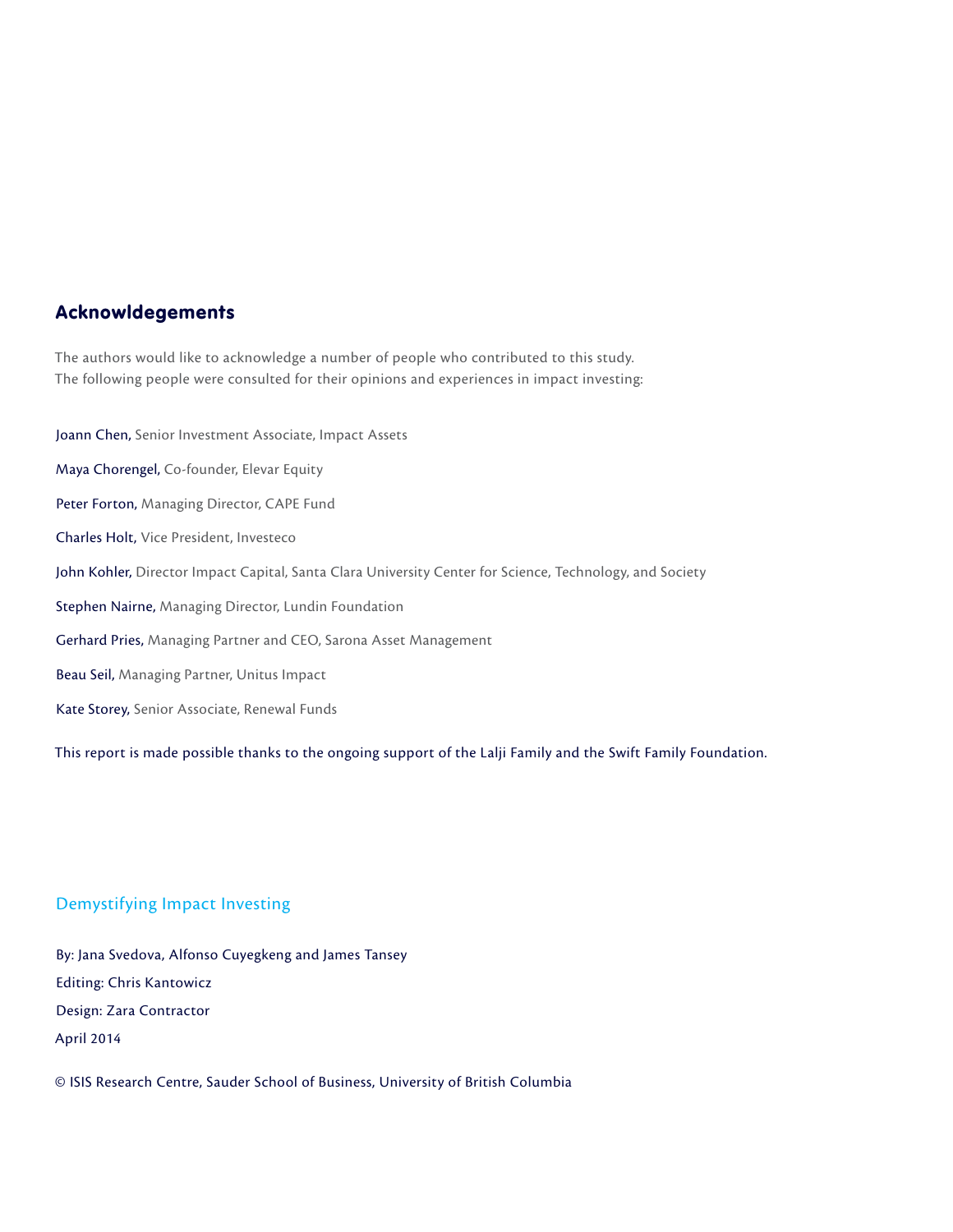- **INTRODUCTION 0 I**
- **WHAT IS IMPACT INVESTING? 02**

#### **THE GLOBAL IMPACT INVESTING INDUSTRY 03**

- 04 | A TRILLION DOLLAR MARKET?
- 05 | WHO ARE THE IMPACT INVESTORS?
- 07 | GEOGRAPHY OF IMPACT INVESTING CAPITAL FLOWS
- 08 | FUND AND INVESTMENT SIZE
- 09 | BUSINESS STAGE
- 10 | FINANCIAL RETURNS
- **12 | Case Study: Microfinance and the Limitations of Impact Investing**
- 14 | IMPACT INVESTMENT SECTORS
- 14 | IDENTIFIED SUCCESS FACTORS

#### **1 5 CANADIAN IMPACT INVESTING INDUSTRY**

- 15 | MARKET SIZE
- 15 | FUND AGE
- 16 | Returns
- 16 | INVESTED SECTORS
- 17 | DEAL FLOW
- 17 | GOVERNMENT SUPPORT

#### **1 8 CONCLUSIONS**

#### **LIST OF FIGURES**

FIGURE 1: Impact Investing Across Asset Classes Pg 03 | FIGURE 2: Impact Investing Market Breakdown Pg 04 | FIGURE 3: Types of Impact Investors Pg 05 | FIGURE 4: Spectrum Of Impact Investors Pg 06 | FIGURE 5: Impact Investors And Approaches Pg 06 | FIGURE 6: Impact Investing Fund Domiciles Pg 07 | FIGURE 7: Geography Of Impact Investing Capital Flows Pg 07 | FIGURE 8: Stages Of Company Development At Which Impact Investors Prefer To Invest Pg 09 | FIGURE 9: Baseline Expected Returns And Benchmarks Pg 10 | FIGURE 10: Benchmarks Across Asset Classes Pg 11 | FIGURE 11: Success Factors Pg 14 | FIGURE 12: Example of Canadian Impact Investing Market Estimate Pg 15 | FIGURE 13: Canadian Venture Capital Performance Pg 16 |

# **CONTENTS**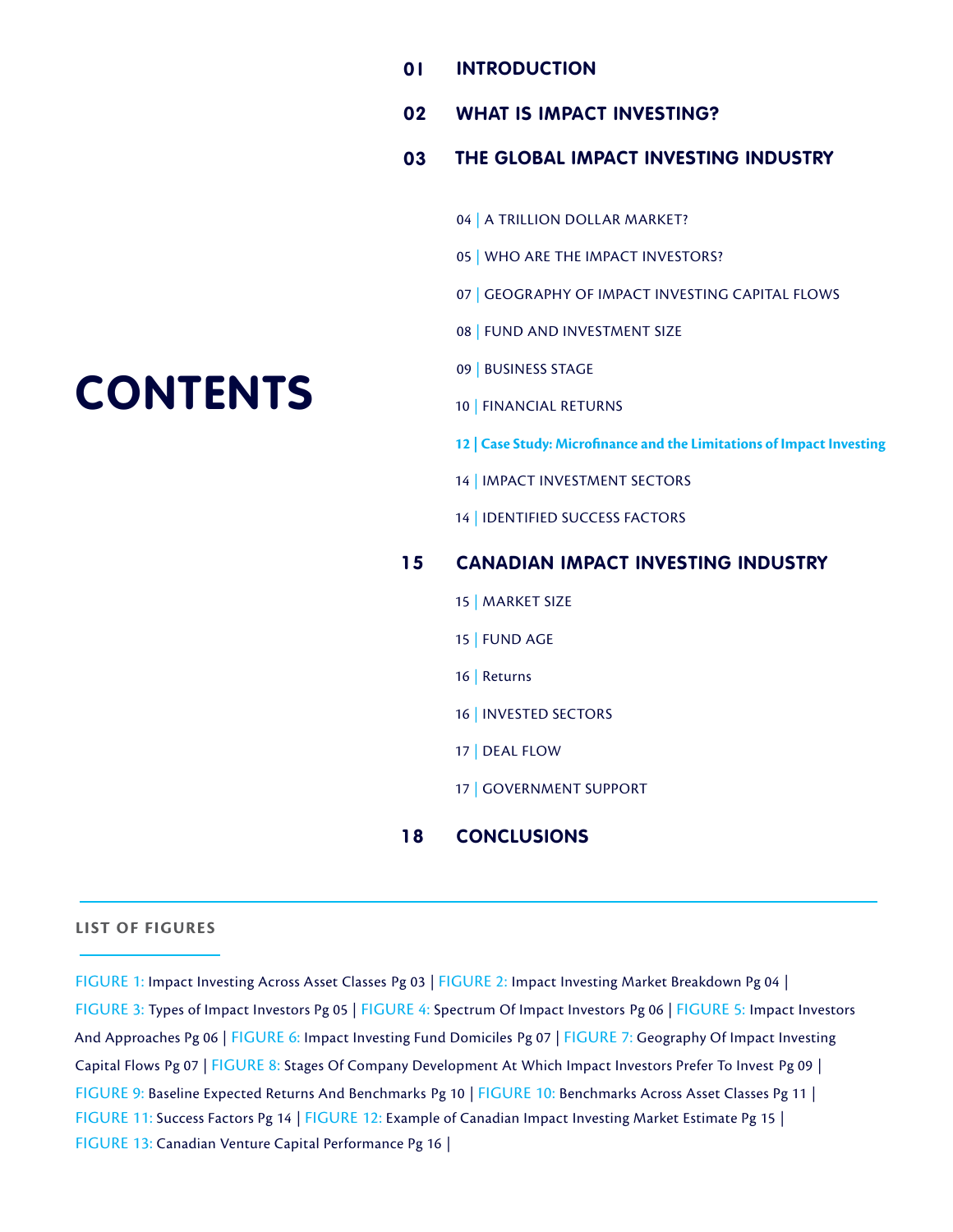# **INTRODUCTION**

*Impact investing has emerged over the last decade as one of the most talked about new strategies for tackling social and environmental problems. The emergence of the concept has been accompanied by a great deal of hype and a confusing array of competing definitions of impact investing.*

INTRODUCTION INTRODUCTION 01 There have also been many claims about what kind of financial return can be achieved while also solving social and environmental problems. Some analyses of the impact investing sector suggest that it accounts for \$9bn of investment capital flowing through channels that are distinct from the mainstream capital markets from a range of investors including philanthropic foundations, high net worth individuals and traditional investors seeking to create impact alongside financial return.<sup>1</sup> Others have questioned whether the approach is indeed new, whether projected financial returns will really meet the expectations of investors and whether impact investing truly refers to new sources of capital or is only a new term for traditional investments that happen to have positive social or environmental impact as a by-product.

The purpose of this report is to evaluate the size, scope and scale of the impact investment sector. We sought to answer several core questions. Firstly, rather than seek to develop a single comprehensive definition of impact investing, we have differentiated between investments on the basis of whether they seek to generate financial returns comparable to traditional investments with the same risk profile or whether

they also accept lower financial returns to achieve higher social returns. To add a further layer of differentiation, we also distinguish between investments that focus on creating impact in developed and developing country markets. This approach allowed us to categorize the forms of capital and the geographic focus. Next, we sought to develop a clearer picture of what constitutes a market rate of return in impact investing and how this compares to traditional investments. We also examined the difference between targeted and realized rates of returns in impact investing to assess the performance of this investment category.

Our methodology involved a detailed review of a number of reports that are cited throughout this publication. We examined the impact investment funds database of the Global Impact Investment Network (GIIN) and organized the data according to our typology to develop a picture of how and where capital is flowing into impact investments. Finally, we have benefitted from numerous interviews with leading practitioners in the impact investment sector. They are identified in the appendices, but we don't attribute specific findings to them, in order to protect confidentiality.

<sup>1</sup> J.P. Morgan (2013). Perspectives on Progress: the Impact Investor Survey.

Accessed from [http://www.thegiin.org/cgi-bin/iowa/download?row=489&field=gated\\_download\\_1](  J.P. Morgan (2013). Perspectives on Progress: the Impact Investor Survey. Accessed from http://www.thegiin.org/cgi-bin/iowa/download?row=489&field=gated_download_1. on 14 January 2013. ) on 14 January 2013.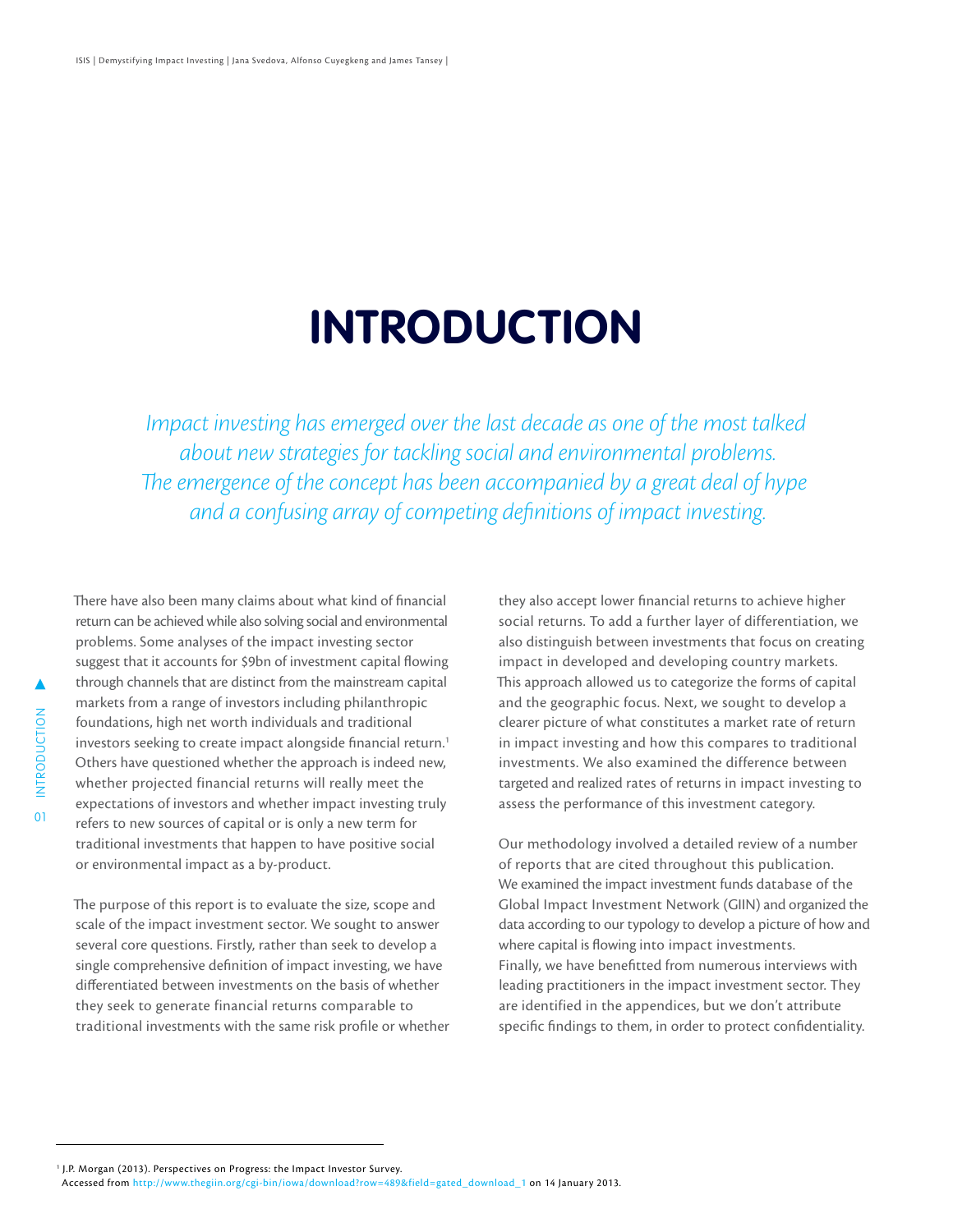### **WHAT IS IMPACT INVESTING?**

*There is a significant difference between impact investing in cash/cash equivalents and fixed income (which include deposits into community banks and credit unions, green and social impact bonds) and private equity and venture capital investments both in their risk/reward profiles and in the type of impact that can be created.*

The concepts of impact investing and social enterprise emerged out of a recognition that the private sector could also contribute to the development and social agendas, while the social sector could engage with the market and business sector while pursuing social and development goals. Unlike Socially Responsible Investing (SRI), which seeks to avoid investments in "harmful" companies or uses shareholder power to push for improved corporate practices related to the environment, social performance, or governance; impact investing seeks to find investments that generate positive social and environmental value. In the last few years impact investing has been gaining a great deal of attention in the UK and North America and has garnered interest from investors and philanthropists, researchers in top business schools such as Harvard, UCLA, and Wharton and finance professionals in established firms, such as JP Morgan and Deutsche Bank, leading to the establishment of social finance units in top banks.

The term impact investment itself was coined in 2007 at the Rockefeller Foundation and "Harnessing the Power of Impact Investing" has been one of the Foundation's primary initiatives in recent years. Although the popularity of impact investment has significantly increased as a result of the Rockefeller Foundation's efforts to promote it, the concept of investing for impact is not new. In a 2012 survey of impact investors, 17 of 99 respondents stated that they had been engaging in impact investment since at least 1995.<sup>2</sup> The drive behind the Rockefeller Foundation's initiatives in this sector is the belief that it will take far more money than all the philanthropists and governments have available to make a significant impact in improving the lives of the poor and vulnerable people in the world and that impact investing, by also generating profit while addressing social/environmental problems, could unlock substantial new capital to complement philanthropy in addressing these challenges.<sup>3</sup> One of the most contentious issues related to the definition of impact investing is the question of what type of impact is sufficient to differentiate an impact investment from a traditional investment. Many investments can be considered to have a component of common but positive impact such as job creation. Currently the most common definition of impact investing is the definition adopted by the GIIN, which states that "impact investments are investments made into companies, organisations, and funds with the intention to generate measurable social and environmental impact alongside a financial return."4 This definition leaves both the level of financial return and impact generated very broad, and we can find examples of impact investing strategies that prioritize financial return and impact return very differently.

Impact investing approaches can range from seeking to recoup invested capital to seeking to maximize financial returns. It is difficult to assess these approaches under one definition so in this paper, impact investing approaches are being segmented to reflect these differences. Although some refer to impact investing as a new asset class $^{\mathsf{s}}$  we can see development of impact investments across all asset classes, from cash and fixed income through private equity to alternative instruments such as real estate and hedge funds<sup>6</sup> (see Figure 1). There is a significant difference between impact investing in cash/cash equivalents and fixed income (which include deposits into community banks and credit unions, green and social impact bonds) and private equity and venture capital investments both in their risk/reward profiles and in the type of impact that can be created. It is necessary to break down each asset class and impact sector in order to truly gauge the amount of impact created and the amount of financial return that is feasible while also intentionally creating social or environmental impact.

- 
- <sup>5</sup> J.P. Morgan. Impact Investing: An Emerging Asset Class. 29 November, 2012. Retrieved from <http://www.thegiin.org/cgi-bin/iowa/>download?row=151&field=gated\_download\_1

<sup>&</sup>lt;sup>2</sup> J.P. Morgan (2013). Perspectives on Progress: the Impact Investor Survey. Accessed from [http://www.thegiin.org/cgi-bin/iowa/download?row=489&field=gated\\_download\\_1.](http://www.thegiin.org/cgi-bin/iowa/download?row=489&field=gated_download_1) on 14 January 2013. <sup>3</sup> Rockefeller Foundation website. [http://www.rockefellerfoundation.org/our-work/current-work/impact-investing.](http://www.rockefellerfoundation.org/our-work/current-work/impact-investing) Accessed Oct 19th, 2013<br><sup>4</sup> GIIN website. [http://www.thegiin.org/cgi-bin/iowa/resources/about/index.html]( http://www.thegiin.org/cgi-bin/iowa/resources/about/index.html)

<sup>6</sup> The Parthenon Group, Bridges Ventures, and the Global Impact Investing Network (GIIN). Investing for Impact: Case Studies Across Asset Classes. March, 2012. <https://www.missioninvestors.org/system/files/tools/investing-for-impact-case-studies-across-asset-classes-the-parthenon-group-bridges-ventures-and-the-global-impact-investing-network-giin.pdf>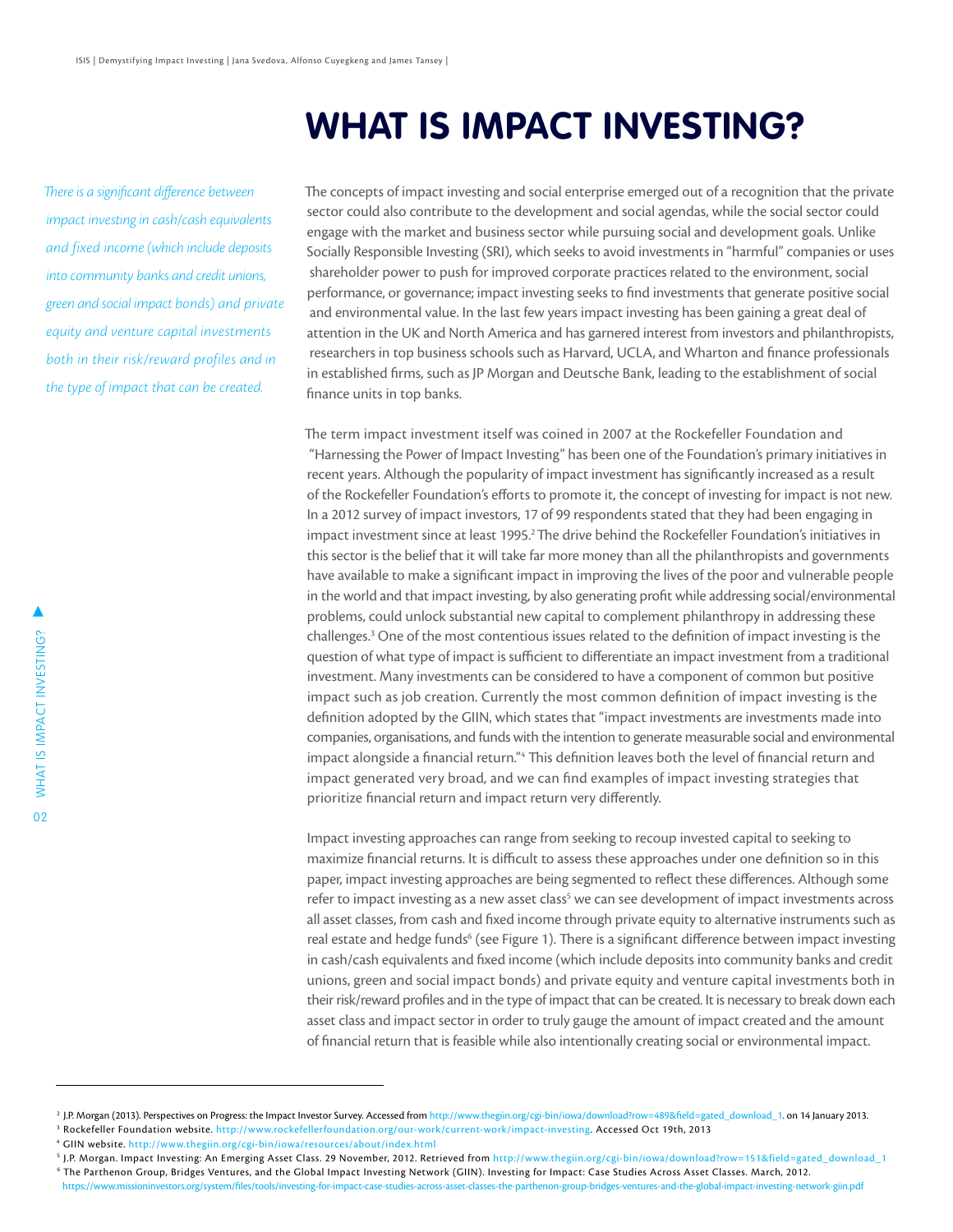#### ASSET ALLOCATION FRAMEWORK



#### *Figure 1: Impact Investing Across Asset Classes7*

The focus of this study is limited to the private equity (including venture capital and buy-out) asset class, specifically, those funds listed in the GIIN ImpactBase (the largest and most comprehensive fund list for impact investments). This is the asset class that can most readily be differentiated as impact investment as investors have more ability to determine and influence their preferred balance of impact and financial returns. Private equity and debt are the most common instruments used by impact investors <sup>8</sup> since they allow the flexibility to support impact investment strategies and the early stage nature of investment opportunities. The sources of capital that flow into this asset class include both philanthropic and commercial capital. Philanthropic capital invested for impact is defined as funds that are donated to a registered non-profit organization in exchange for a tax benefit and are reinvested by the organization on an ongoing basis with no financial return to the funder. On the other hand, commercial capital describes funds that are invested in traditional capital markets with the expectation of attaining a market rate financial return.

<sup>8</sup> Source:J.P. Morgan. Perspectives on Progress: The Impact Investor Survey. Available from: [http://www.thegiin.org/cgi-bin/iowa/download?row=489&field=gated\\_download\\_1;](http://www.thegiin.org/cgi-bin/iowa/download?row=489&field=gated_download_1)

03

<sup>&</sup>lt;sup>76</sup> The Parthenon Group, Bridges Ventures, and the Global Impact Investing Network (GIIN). Investing for Impact: Case Studies Across Asset Classes. March, 2012.

<https://www.missioninvestors.org/system/files/tools/investing-for-impact-case-studies-across-asset-classes-the-parthenon-group-bridges-ventures-and-the-global-impact-investing-network-giin.pdf>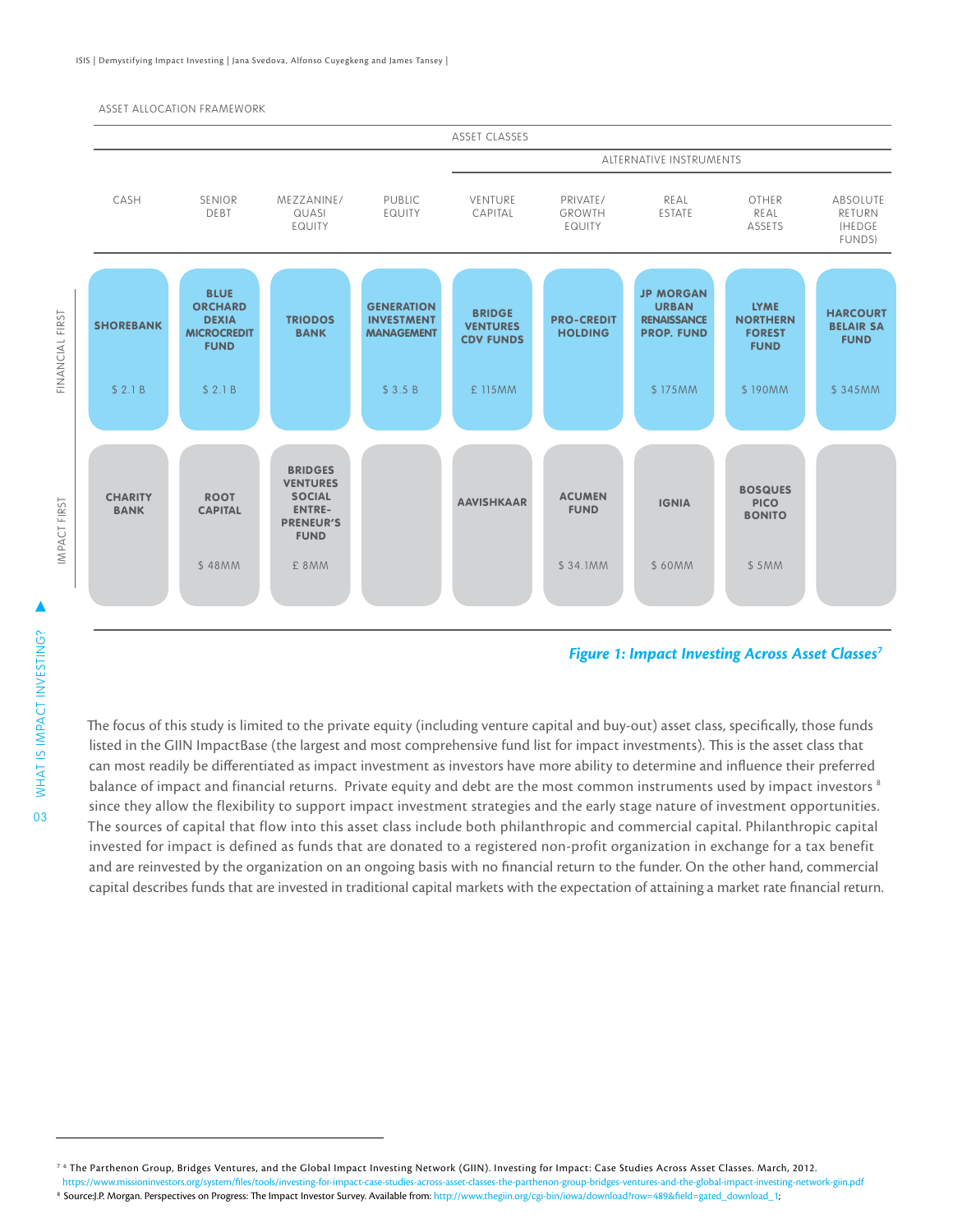### **THE GLOBAL IMPACT INVESTING INDUSTRY**

#### **A TRILLION DOLLAR MARKET?**

The current and potential size of the market is one of the biggest questions in the impact investing sector. Using a broad definition of the model, JP Morgan currently estimates the industry to be a \$9B market in its report, Perspectives on Progress the Impact Investor Survey. By 2020, this number is expected to climb to as much as  $$400B - $11$ rillion.<sup>9</sup> Our analysis of funds in the GIIN database shows that the estimated current market size is fairly accurate but that there is still a significant gap between targeted and committed funds. Our research shows that the sum of committed capital for all funds in the database amount to \$5.7B, while the targeted capital is \$12.8B.

This estimate of market size is based on the definition of impact investing used by the GIIN, which requires an "intention to generate measurable social or environmental

impact alongside a financial return."10 It does not require impact creation to be a primary purpose of the investment and it does not differentiate between level of returns in the traditional or "non impact investing" market.

This has implications for the original question of the size of the impact investing industry and does not answer the question of how much of the activity currently labelled impact investing is new, as opposed to investment activity that was already happening without the specific label of 'impact investing.' Some funds listed in the GIIN ImpactBase existed before impact investing emerged as a concept and some of the largest funds in the database are hard to differentiate from traditional private equity and venture capital (PE/VC) funds; their impact component appears to be a by-product of investing in a sector with potentially high financial returns, such as clean technology.

To analyze the impact investing market more closely we subcategorized it using two criteria that we identified as common distinguishing features of impact investment strategies: whether impact or financial returns are the primary goal and whether investments are being made in developed or developing markets. Based on these factors we created four categories: finance first funds investing in developing countries; finance first funds investing in developed countries; impact first funds investing in developing countries; and impact first

funds investing in developed countries. Based on this breakdown, we were able to conclude that most of the capital in impact investing appears to be in the finance-first sphere, accounting for 96% of the total value of all listed funds in the ImpactBase. A bulk of these investments (74%) can be categorized further as finance first funds investing in developing countries. The dollar value of all impact first funds is currently \$212M, which represents only 4% of total committed capital in this subcategory of impact investing. The dollar breakdown can be seen in Figure 2.<sup>11</sup>



Breaking down the impact investing market in this way shows that the size of the market depends on the definition of impact investing that is used. Using a broad definition that includes traditional investments such as clean technology that can also be considered "impact investments", the sector size is large, with an estimate current targeted capital of \$9 billion. However, if impact investing was to refer to funds that are not part of the traditional market but only to investments that would not be made if the risk/reward profile required was the same as in the traditional investment market, then impact investing is a small sector, with only approximately \$212 million of committed capital based on the most current information in the GIIN Impactbase.<sup>12</sup>

- <sup>10</sup> GIIN website. [http://www.thegiin.org/cgi-bin/iowa/resources/about/index.html.](http://www.thegiin.org/cgi-bin/iowa/resources/about/index.html) Accessed Nov 2nd, 2013.<br><sup>11</sup> Source: GIIN Impactbase
- 
- $12$  Ibid.

04

▲

 <sup>9</sup> Saltuk, Y., Bouri, A., Abhilash, M., & Pease, M. (2013). Perspectives on progress the impact investor survey.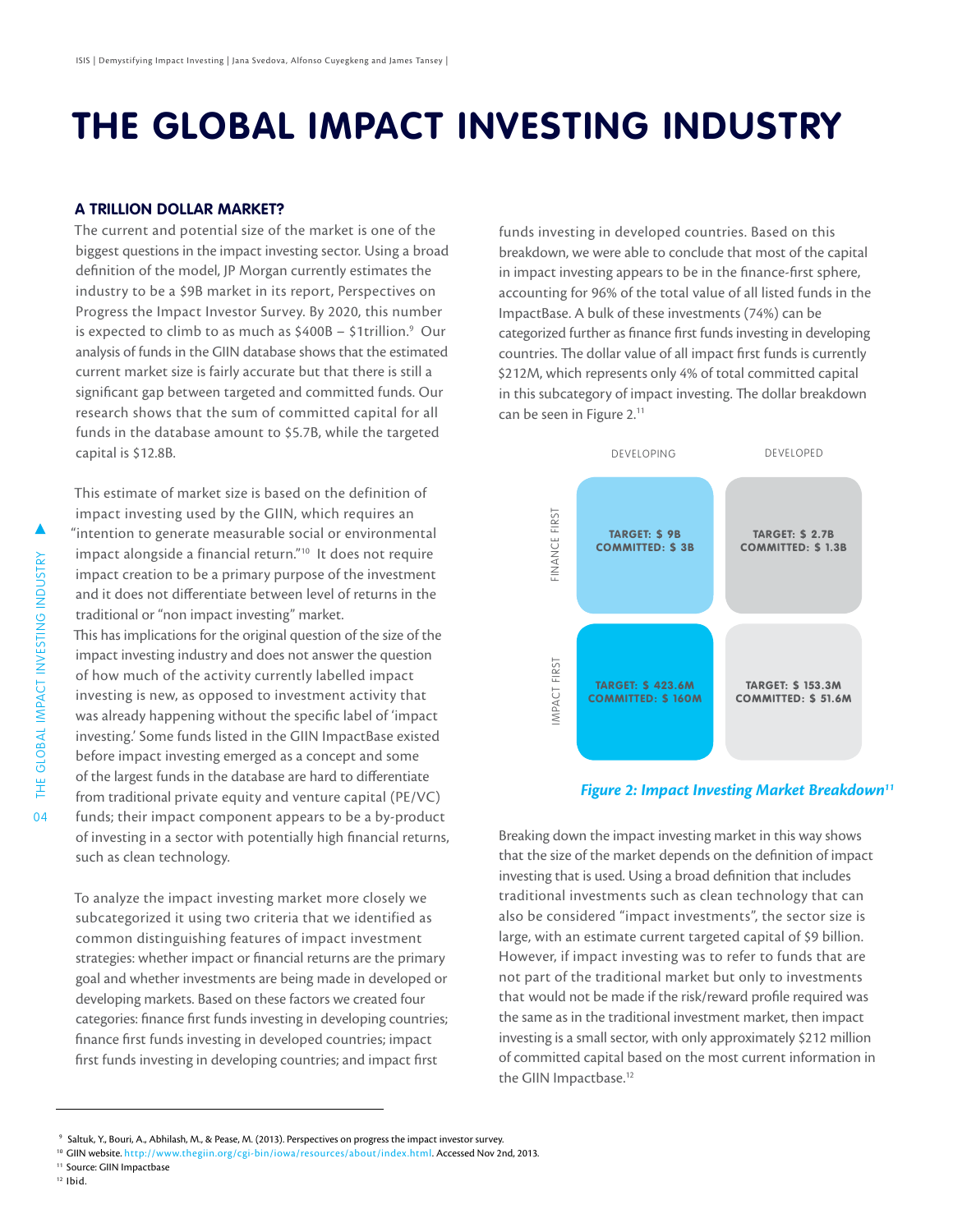#### **WHO ARE THE IMPACT INVESTORS?**

In addition to examining different types of impact investments, it is important to note that there are different types of impact investors with different motivations that determine the type of impact investing undertaken. Although impact investors could be differentiated by several factors and in reality impact investors and their corresponding investment strategies represent a spectrum (see Figure 4), most current literature divides impact investors into two main groups, financial first and impact first investors (see Figure 1). Financial first investors are defined as investors who aim to maximize financial returns while creating real and measurable impact. On the other hand, impact first investors are defined as investors who seek to maximize social impact while still making some financial return, be those above-or below-risk adjusted market rate returns.13 For the purpose of this study we define "financial first" impact investors as those who seek a market rate of return and "impact first" impact investors as those who are willing to accept a below market rate financial return in exchange for impact.

#### SEGMENTS OF IMPACT INVESTORS



#### *Figure 3: Types of Impact Investors14*

It is also important to note that capital invested in impact investing can be financial or philanthropic. The source of funds invested has implications for the type of impact investment that is selected. For example, a high net worth individual (HNWI) may invest from their investment portfolio into a fund that has a track record of delivering market returns. This individual may also donate from their

<sup>&</sup>lt;sup>13</sup> Monitor Institute (2009). Investing for Social and Environmental Impact: A Design for Catalyzing an Emerging Industry.

Accessed from [http://www.rockefellerfoundation.org/uploads/files/3d58520b-a89d-42ff-8ed1-9f5efa7c8aa0.pdf](http://www.rockefellerfoundation.org/uploads/files/3d58520b-a89d-42ff-8ed1 -9f5efa7c8aa0.pdf.)  $14$  Ibid.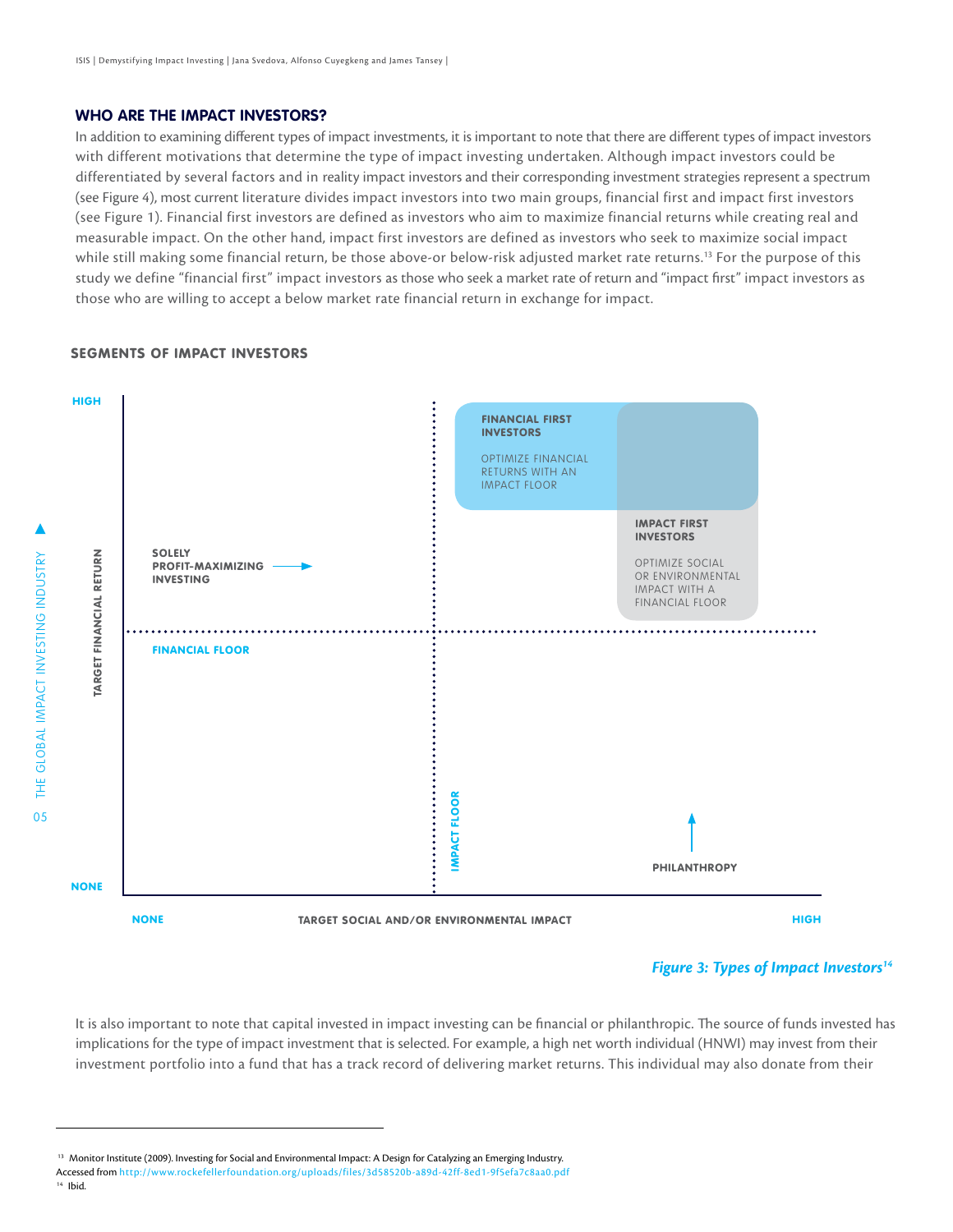philanthropic portfolio to a non-profit impact investment fund investing in solutions to some of the most pressing social problems in developing countries, such as lack of sanitation. The type of capital invested, whether philanthropic or investment capital, has significant implications on the financial and impact return expectations.

#### EARLY STAGE INVESTORS

#### LATER STAGE INVESTORS

|                                    | <b>ULTRA-HIGH</b><br><b>NET-WORTH</b><br><b>INDIVIDUALS</b>                                     | <b>DEVELOPMENT</b><br><b>FINANCE</b><br><b>INSTITUTIONS</b>                                   | <b>FOUNDATIONS</b>                                                      | <b>VALUES AND</b><br><b>FAITH-BASED</b><br><b>INVESTMENT</b><br><b>NETWORKS &amp;</b><br><b>FUNDS</b> | <b>RETAIL</b><br><b>INVESTORS</b>                                                          | <b>LARGE</b><br><b>CORPORATIONS/</b><br><b>FINANCIAL</b><br><b>INSTITUTIONS</b>      | <b>PUBLIC</b><br><b>INSTITUTIONAL</b><br><b>INVESTORS/</b><br><b>SOVEREIGN</b><br><b>WEALTH FUNDS</b> |
|------------------------------------|-------------------------------------------------------------------------------------------------|-----------------------------------------------------------------------------------------------|-------------------------------------------------------------------------|-------------------------------------------------------------------------------------------------------|--------------------------------------------------------------------------------------------|--------------------------------------------------------------------------------------|-------------------------------------------------------------------------------------------------------|
| PRIMARY<br>GOAL                    | Application of<br>business principles<br>to philanthropic<br>pursuits                           | Achieve development<br>results without<br>sacrificing financial<br>sustainability             | High social impact<br>with the discipline<br>of an investment           | Diversified portfolio<br>of investments<br>consistent with<br>social values                           | Achieve social<br>impact, view<br>investment as akin<br>to a donation                      | Support for corporate<br>social responsibility<br>(CSR) programs                     | Deployment of set<br>percentage of capital<br>in socially responsible<br>manner                       |
| <b>RISK/RETURN<br/>EXPECTATION</b> | Moderate to high,<br>willing to take<br>more risks for<br>social impact, but<br>expect a return | Moderate need to<br>preserve institutional<br>stability but often<br>"funding of last resort" | Moderate to high,<br>sometimes can<br>forgo return for<br>social impact | Low, may be willing<br>to trade off return<br>for social impact,<br>but seeking safe<br>investments   | Low. because<br>vehicles available<br>to retail investors<br>cannot be too risky<br>by law | Moderate to low.<br>not willing to take<br>inordinate risks<br>outside core business | <b>TBD</b>                                                                                            |
| <b>EXAMPLES</b>                    | Bob Johnson,<br>John McCall,<br>MacBain.<br>George Soros                                        | OPIC, IFC, FMO,<br>Proparco, DEG                                                              | Rockefeller, Kellogg,<br>Gates, Skoll,<br>Omidyar, Google               | TIAA-CREF, Thrivent,<br>MMA Praxis.<br>Guidestone, Amana,<br>Saddleback                               | Buyers of/donors to<br><b>Calvert Community</b><br>Investment Notes.<br>Microplace, Kiva   | Cisco, Storbrand,<br>Shell, Chevron,<br>Starbucks                                    | CalPERS, Government<br>Pension Fund of<br>Norway, Abu Dhabi<br>Investment authority                   |

#### *Figure 4: Spectrum Of Impact Investors 15*

It is also worth noting that retail investors are not included in the profile of impact investors. This is largely due to the lack of financial products in the market for retail investors. The vast majority of investment opportunities in impact investing are PE/VC funds or individual company private offerings, which are available only to accredited investors.<sup>16</sup> The absence of finance professionals versed in the realm of impact investing also serves as an impediment to retail investors participating in the impact investing space.<sup>17</sup> Retail investors are for the most part limited to more traditional "Socially Responsible Funds."

| <b>FINANCE FIRST IMPACT INVESTING</b>                                                     |                                   |                      |
|-------------------------------------------------------------------------------------------|-----------------------------------|----------------------|
| <b>COMMON SECTOR</b>                                                                      | <b>INVESTOR TYPES</b>             | <b>FUND EXAMPLES</b> |
| Sustainable agriculture, clean tech/renewable                                             | • HNWIs (investment portfolio)    | • Bamboo Finance     |
| energy, products and services for growing                                                 | • Foundations (Endowment Fund)    | • Elevar Equity      |
| middle class in emerging markets,<br>microfinance, healthcare                             | •Development Finance Institutions | • Unitus Impact      |
|                                                                                           |                                   | • Renewal Fund       |
| <b>IMPACT FIRST IMPACT INVESTING</b>                                                      |                                   |                      |
| <b>COMMON SECTOR</b>                                                                      | <b>INVESTOR TYPES</b>             | <b>FUND EXAMPLES</b> |
| Typically higher impact but higher risk sectors                                           | • HNWIs (Philanthropic portfolio) | • Acumen Fund        |
| (ex. Sanitation, off grid electrification) or for<br>early stage ventures or new sectors. | • Foundations (PRIs)              | • Dasra              |

#### *Figure 5: Impact Investors And Approaches*

06

<sup>&</sup>lt;sup>15</sup> Barmeier, Julia and Simon, John. 2010. More than Money: Impact Investing for Development. Center for Global Development. http://www.cgdev.org/publication/more-money-impact-investing-development<br><sup>16</sup> An accredited inve

invest in certain higher risk investments than retail investors.

<sup>&</sup>lt;sup>17</sup> Harji, K., Kjorven, A., Geobey, S., & Weisz, A. (2012). Redefining returns: Social finance awareness and opportunities in the Canadian financial sector.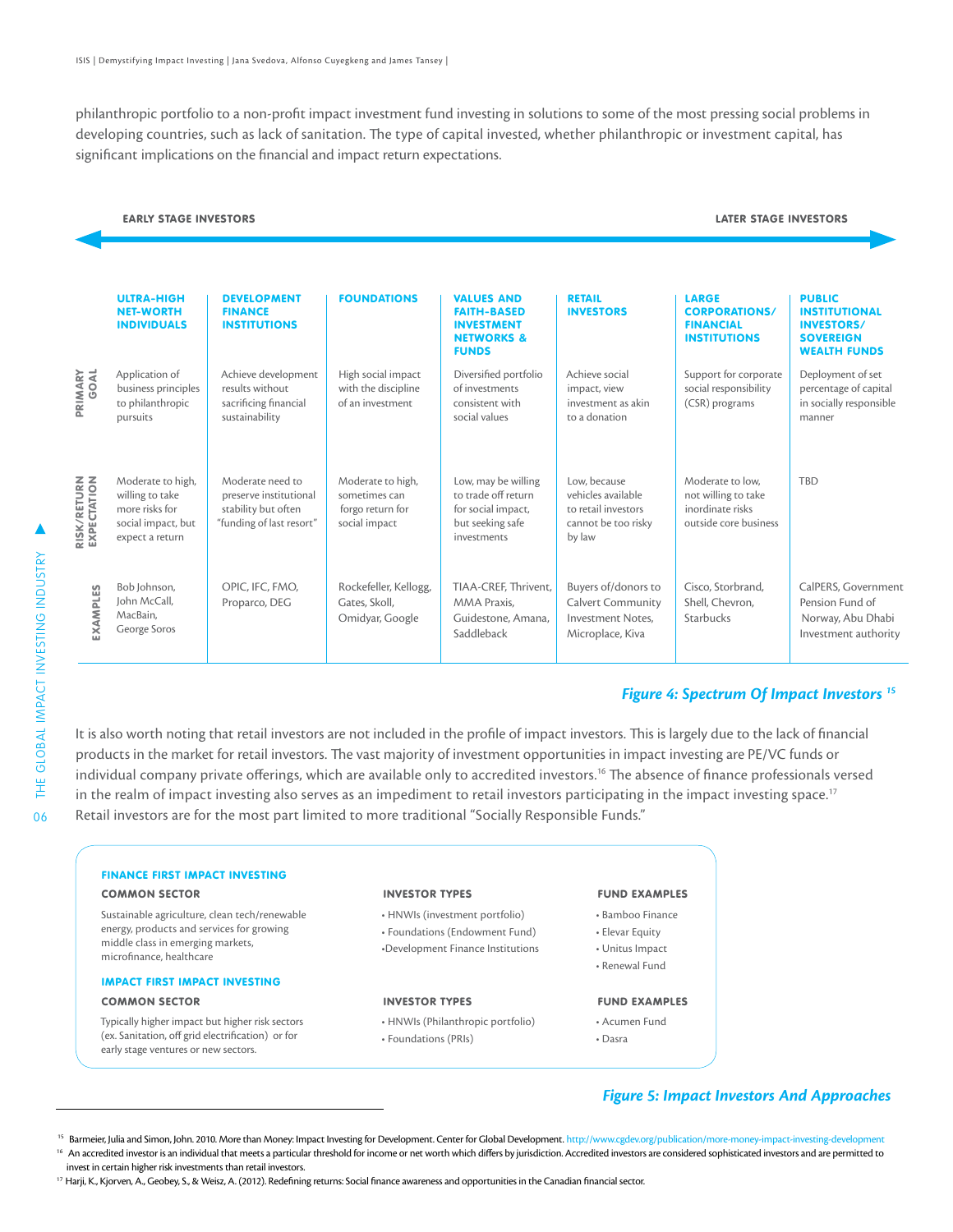#### **GEOGRAPHY OF IMPACT INVESTING CAPITAL FLOWS**

There are 167 private equity funds currently registered in the ImpactBase of the GIIN. Of these funds nearly 70% have headquarters located in developed markets; North America (defined in this research as only Canada and the US) alone is home to 40% of these funds. These statistics likely reflect the relative high GDP per capita and amount of investable dollars within these countries.



#### *Figure 6: Impact Investing Fund Domiciles*

Most of the funds in the ImpactBase are currently also investing in developed countries. This trend is very prominent for funds based in the United States, with 60% of all funds investing within the home country or in another developed country. However, the opposite is true when we look at the dollar value being invested rather than the number of funds. Currently, 73% of targeted capital raised globally is intended for developing countries. However, when we break this down on a continental basis, different profiles emerge. Funds that are domiciled in the US do not follow the same pattern: 59% of committed dollars are being invested within the US (see Figure 7). In the case of Europe, both the number of funds and dollar value predominantly target developing countries (see Figure 7).



*Figure 7: Geography Of Impact Investing Capital Flows*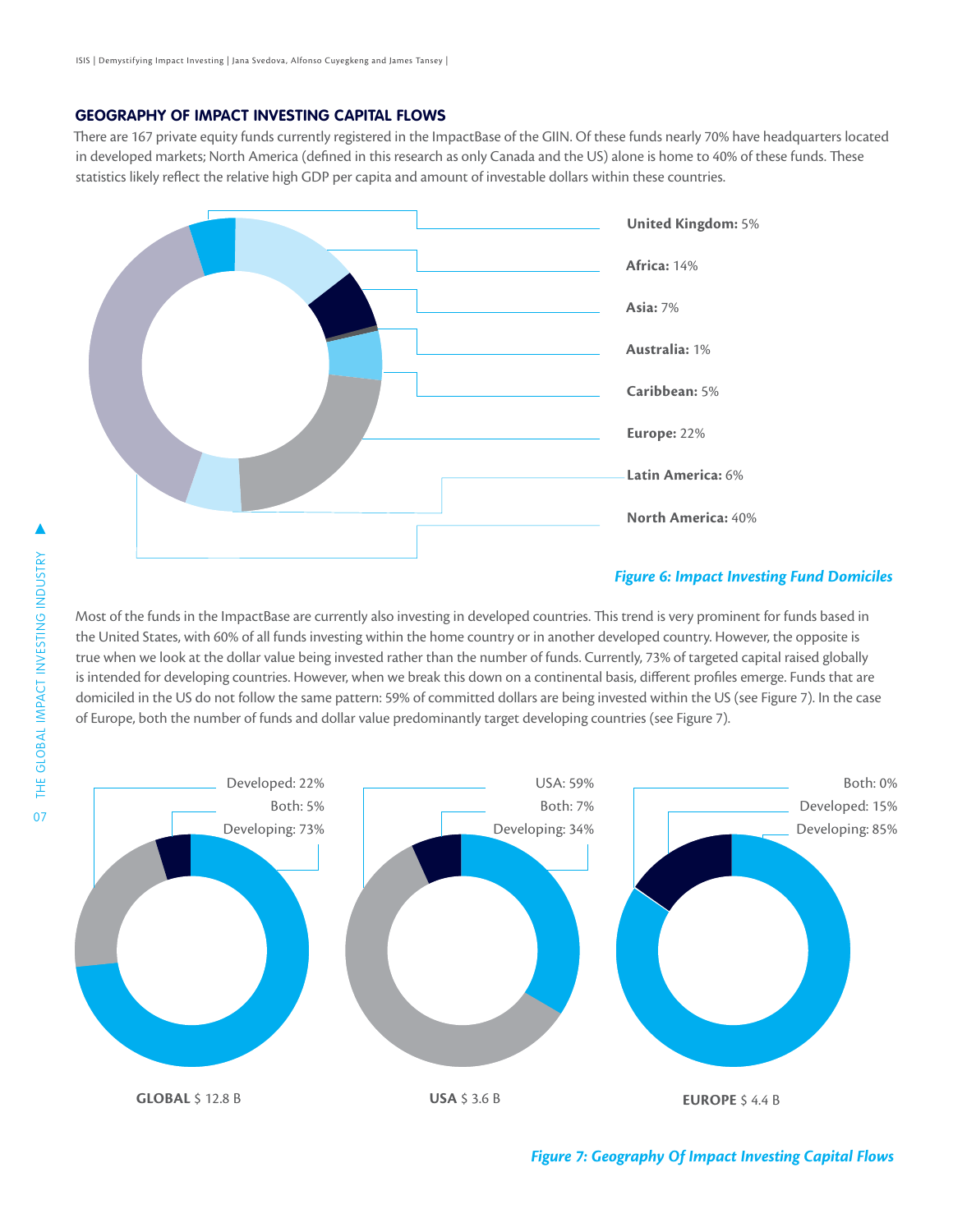The discrepancy between where most funds invest and where most dollars are invested is largely due to the fact that the biggest funds invest in developing markets. The 10 biggest funds in the ImpactBase are predominantly investing in developing markets and represent 33% of targeted investment dollars of all funds in the database. It is also important to note that 9 of the 10 funds are located outside the United States, which further highlights the finding that while US funds predominantly invest in the US, other funds globally invest in emerging markets.

The discrepancy between where funds invest and where the dollars are going also points to another important finding: deal flow in developing markets involves larger dollar amounts. This would have to be the case given that almost all capital in a traditional private equity fund must be deployed. With such a large amount of capital to be invested, it must be the case that the ventures that are receiving investment are larger in scale. This could reflect risk-hedging strategies taken by fund managers and investors seeking more established ventures that have more stable and larger cash flows. The industries that are targeted for investment may also

play a role in the size of the investments.

Other conclusions that can be drawn from our examination of the geographic flow of funds include:

- Most funds will either invest in developed or developing markets, but not both.
- $\blacktriangle$ The majority of impact investment opportunities are in emerging and developing markets (Latin America, Africa, South Asia, Eastern Europe, SE Asia.
- US funds are most active in domestic investment, likely due to a higher acceptance of market based solutions for social issues, than in the UK and Canada.
- Α Fund managers must have extensive networks and strong knowledge of the local context if they are to invest in a certain market. Having the presence of in-country staff is also essential as this reduces the risks involved in a fly-in, fly-out<sup>18</sup> strategy.<sup>19</sup>

#### **FUND AND INVESTMENT SIZE**

There is a wide range in the size of impact investing funds. Target fund size for private equity funds in the ImpactBase ranges from \$10M-\$500M, however committed capital is typically in the \$10M - \$50M range. With committed capital representing only 44% of targeted capital there seems to be a lot of potential for primary and secondary investors to still enter the market. This difference between targeted and committed funds could also mean that the size of the impact investing market is inflated, as the target fund size is much larger than committed funds.

Interviews with investment funds based in Toronto, Vancouver, and San Francisco and an assessment of funds in the GIIN ImpactBase show \$50M to be a common target size for an impact investment private equity fund. This appears to be a factor of fund economics and available deal flow. Larger deals sizes mean lower transaction costs (such as deal sourcing and legal costs) but deal sizes are also limited by the nature of existing deal flow. Maintaining a fund that is over \$60M, for example, would either require investment in more ventures

or in more established businesses. This increases the risk that the quality of investments is lower, i.e. are less profitable, have less social impact, or a combination of both. This also increases the pressure to deploy a lot of capital in a relatively short period of time which is another factor that could lead to poor investments and/or an inefficient deployment of capital.

In terms of North American investments, the mean and median of committed capital are even lower at \$29M and \$22M respectively. This supports the notion that deal sizes in North America are smaller than those in developing countries. It's probably safe to hypothesize that funds investing in developed countries are investing in earlier stage ventures, which may be possible due to lower levels of political and destabilization risk.

Lastly, our research shows that an ideal fund size will largely depend on the fund's mission (financial or impact first), the sector it seeks to invest in, as well as the geographic location. The nature of deal flow and target business stage are also factors determining a target fund size.

<sup>&</sup>lt;sup>18</sup> Fly-in, fly-out strategies involve investing in a market and managing such an investment overseas. This is a perilous strategy for managing hands-on investments (such as PE and VC investments) as it involves distancing the investor from the investment.

<sup>&</sup>lt;sup>19</sup> This finding emerged from interviews with various fund managers.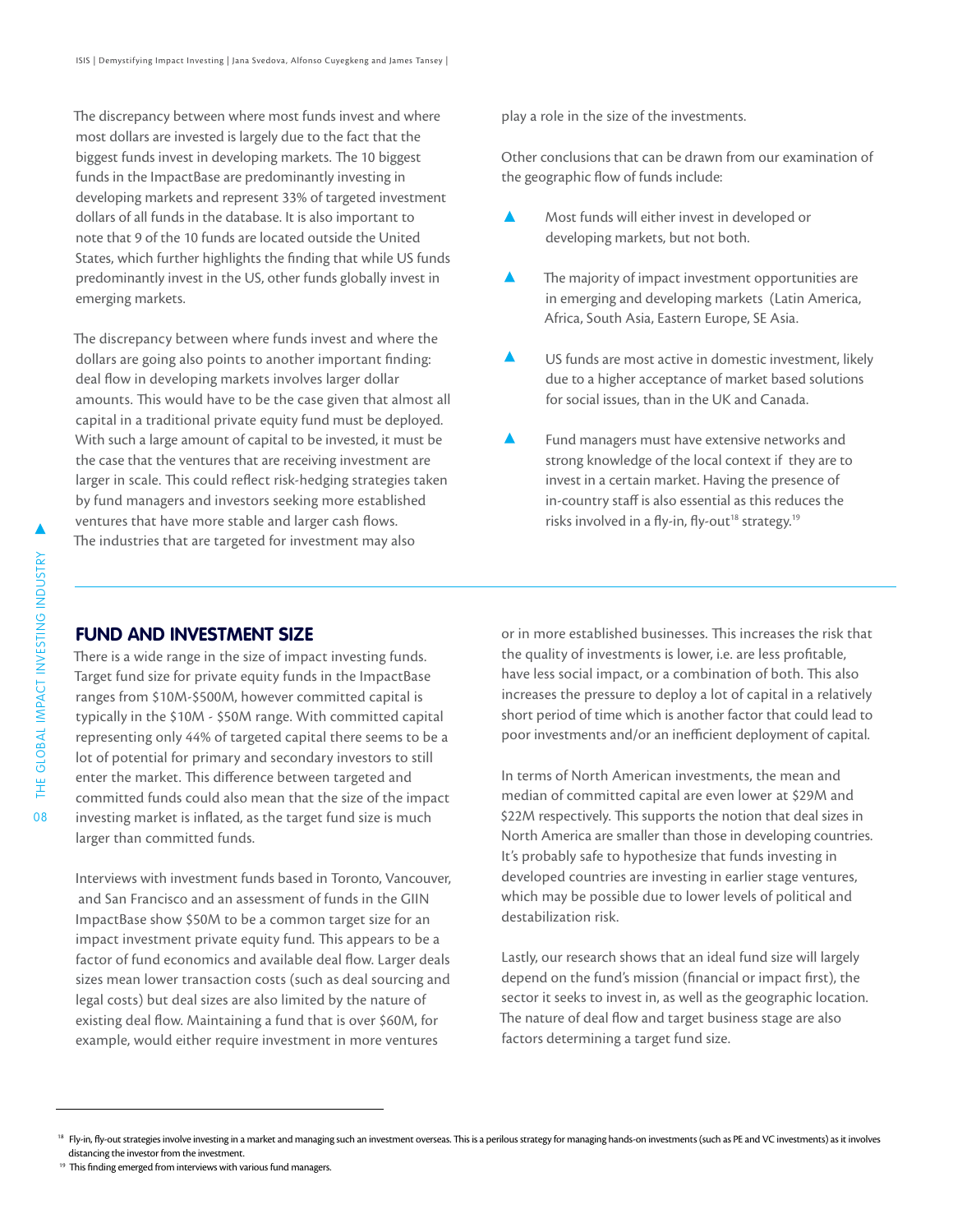With impact investing still in its infancy, it is not surprising that most impact funds are less than 5 years old. Of the 167 funds that are registered in the ImpactBase, 140 (or 84%) are 5 years old or younger. The average age of all funds is 4 years. With the lifespan of typical private equity funds at 10 years, it is difficult for investors to really know whether these funds will actually attain the returns they aspire for. It is highly probable that most of these funds will not deploy all of their

capital given that traditional PE and VC funds deploy capital during the first 5 years of a fund's life. The next 5 years will be an exciting time for these impact investment funds, and for the impact investing sector as a whole, as the funds come to a close. The big question is whether or not the majority of these funds will reach their target IRR and continue to propel the impact investing movement into the minds of more traditional investors.

#### **BUSINESS STAGE**

50% of funds in the ImpactBase claim to invest in several different business stages. However, further examination of these funds' prospectuses shows that most are primarily investing in growth stage ventures. Funds that state that they only invest in one business stage mostly prefer ventures in the growth stage. Interviews with a number of these fund managers suggested that the stability and venture traction at this stage is attractive, while still maintaining large potential for profit and growth. It appears that this stage has the best risk-reward trade-off, especially in frontier market investments that may be exposed to high political and destabilization risk. Our findings are similar to those of a 2012 survey of impact investors by J.P. Morgan (see Figure 8).



#### *Figure 8: Stages Of Company Development At Which Impact Investors Prefer To Invest 20*

The strong preference for investment in growth stage ventures likely causes an excessive demand for deal flow in this stage, creating a competitive market for deals. This could potentially create a scarcity in quality deals as well as the overvaluation of such deals. This hypothesis was validated by a conversations with several impact investment funds in the US. It was suggested during the interviews that successful funds should search for ventures or sectors where no other fund is present as this will allow them to price and acquire ventures at lower valuations. Having competition for the same deals would logically increase the valuation and make equity acquisitions much more expensive, reducing financial returns. As was stated earlier in this paper, the majority of impact investing funds are less than 5 years old and have not yet raised or committed half of their target capital. This factor, combined with evidence of increasing competition for deal flow at the growth stage, leads us to conclude that competition for deal flow will continue to increase and that deploying capital efficiently will become even more difficult for funds.

It is also important to note that growth stage ventures could be less capital constrained compared to seed stage or early stage ventures if most funds are geared to investing in the growth stage. As such, true impact first investors should consider investing in seed or early stage ventures due to the financial constraints such ventures face. This approach is exemplified by the likes of Acumen Fund and Insitor, funds that are widely considered to be at the forefront of impact first funds.

<sup>&</sup>lt;sup>20</sup> The source used the following definitions for the investment stages: Seed/Start-up: Business idea exists, but little has been established operationally (pre-revenues); Venture: Operations are established, company may or may not be generating revenues, but not yet positive EBITDA; Growth: Company has positive EBITDA and is scaling output; Mature: Company has stabilized at scale and is operating profitably. Source:J.P. Morgan. Perspectives on Progress: The Impact Investor Survey. Available from: [http://www.thegiin.org/cgi-bin/iowa/download?row=489&field=gated\\_download\\_1;](http://www.thegiin.org/cgi-bin/iowa/download?row=489&field=gated_download_1)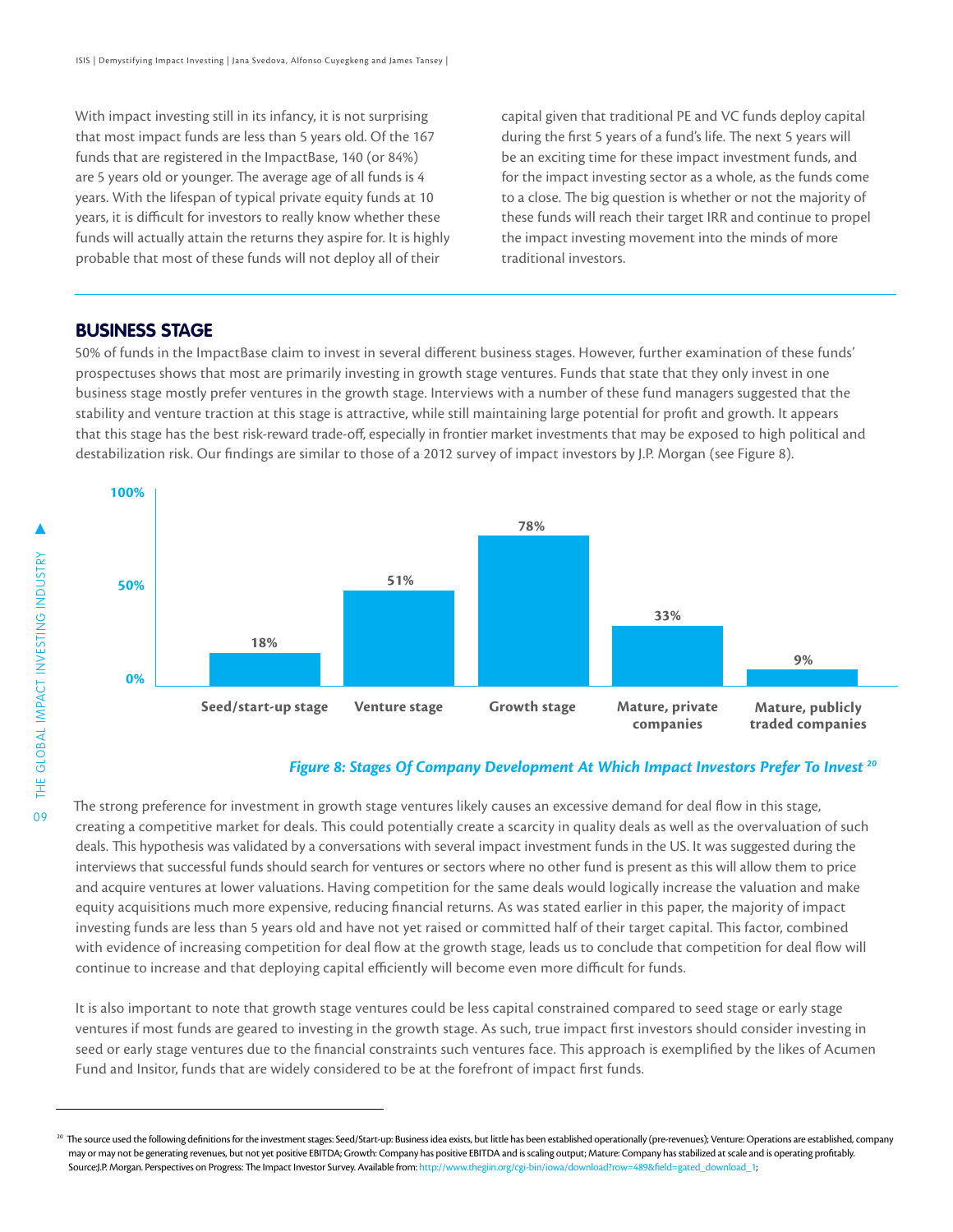#### **FINANCIAL RETURNS**

It is understandable that investors who are new to impact investing would think of it as a less profitable investment compared to its traditional capital market counterparts. This may be due to the current norms in the sector where philanthropy and market returns are located on opposite ends of a continuum (see Figure 3). As such, it is hard to believe that impact funds could achieve the above-market returns they aspire to. According to the information submitted to the GIIN Impactbase, the most common rate of return targeted by funds is 20% IRR. The median return that funds based in North America are targeting is very close to the 17% mean of global PE/VC funds in the ImpactBase. The IRR represents the targeted goal of fund managers rather than their actual performance. Interviews with Canadian based

funds suggest they also have a 20% net IRR target. Figure 9 shows the comparison between industry benchmarks and impact investors' expected returns.

The majority of impact investing funds are relatively new and only a small minority have a track record of achieving this level of financial returns. The JP Morgan report, Perspectives on Progress, The Impact Investor Survey states that impact investment funds surveyed said that they were on track to achieve their target financial returns. However, these funds are only in the range of 3-5 years into a 10 year or more investment strategy and their current response that they are on track to achieve targeted financial returns is not a guarantee that they will achieve these returns.

*y-axis: Annual internal rate of return (\*IRR\*) or yield (gross, in USD) The horizontal bars show the average baseline expected return for impact investments reported or average realized return for benchmarks (listed at the top of the chart), the vertical bars show the standard deviation of survey responses, and the number of observations informing each average is shown in parentheses.*



*Source: GIIN, J.P. Morgan. Note that the lower standard deviation for Develop Market Debt is below zero: -3%. Benchmark returns are average annual returns for: Cambridge Associates US Venture Capital Index and Emerging Markets Venture Capital and Private Equity Index, for vintage years over the period 1989-2008 (the longest data history availavle for both, and excluding the more recent vintages as Cambridge Associates recommends for data quality); and J.P Morgan's Developed Markets High Yield index and Corporate Emerging Market Bond ("CEMBI") Index, over the period 2002-2011 (the longest data history available for both). The emerging market debt impact investment expected return in 8.7% relative to the benchmark average return of 9.4%. The number of investors who responded for each instrument, and the number of investments in the sample (respectively) are: DM Equity = 14, 104; EM Equity = 18, 105; DM Debt = 12, 419; EM Debt = 18, 724. Vintage years for reported impact investments are 1990-2011, with one transaction each in 1970, 1972, and 1988.*

#### *Figure 9: Baseline Expected Returns And Benchmarks 21*

<sup>21</sup> J.P. Morgan. 14 December, 2012. Insights Into the Impact Investment Market. Available from: [http://www.jpmorganchase.com/corporate/socialfinance/document/Insight\\_into\\_the\\_Impact\\_Investment\\_Market.pdf]( http://www.jpmorganchase.com/corporate/socialfinance/document/Insight_into_the_Impact_Investment_Market.pdf)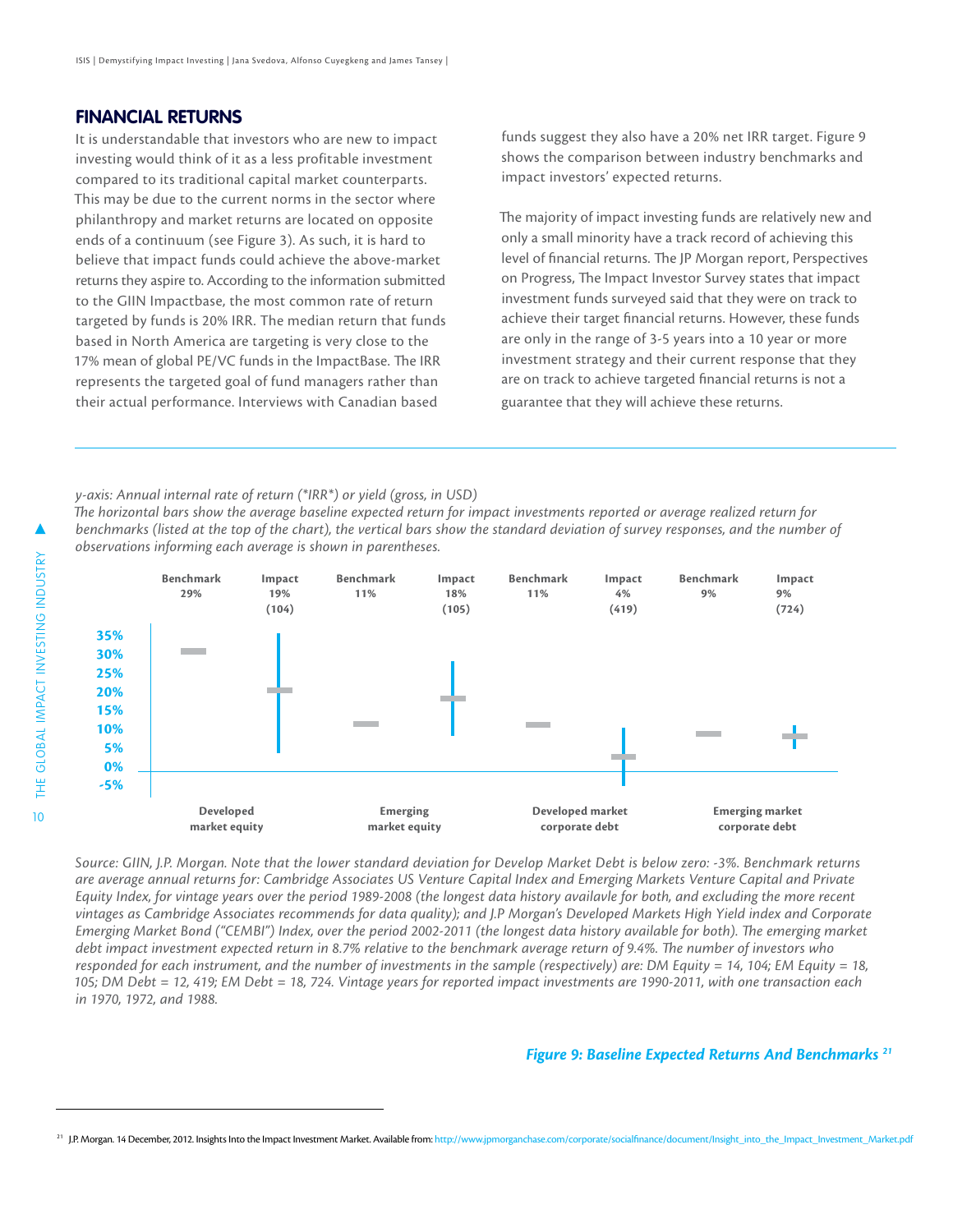Studies of private equity returns also point to skewed nature of the return distribution of traditional commercial PE funds. As of 2011, Cambridge Associates state that funds in the upper quartile (in terms of returns) are averaging 7.04%, while those in the lower quartile average -14.28%. The large standard deviation of 29.33% is further proof of the large gap between top performers and the rest of the industry. Traditional venture capital returns are even worse. Funds in the upper quartile average a 2.25% return, while those in the lower quartile average -21.66%. The standard distribution of the returns is 21.51%.

Exit risk is another issue that may impede the ability of impact funds to achieve above market returns. Based on our research of PE funds in the GIIN database, common benchmarks used to determine market rate include LIBOR, Cambridge Associates Indices, and country CPI. However, despite the variety of different market rate sources, a market rate has not yet been

established for impact investing. Financial first investors point to a range of 15% – 20%, while impact first investors are looking more at the 0% (return of capital) – 5% range.

It is important for potential impact investment investors to be wary of the kind of returns they can realistically gain from their investments. These returns are largely determined by the impact sector that is chosen and the venture stage of companies in a fund's portfolio. Returns of 15% – 20% should be seen as an exception to the rule and not the basis for future returns. Many funds may aspire to compete with the funds in the top quartile in terms of returns, however historical performance of past traditional PE and VC funds shows that most funds are likely to fail in achieving such goals. $22$ Furthermore, returns in the PE/VC space have significantly declined in recent years, and 20% is no longer the market rate even in the traditional investment space.

|                                                                |                            | CASH | <b>QUASI EQUI</b> | PUBLIC EQUIT | <b>NOANB</b> | ४      | <b>ESTATE</b><br><b>REAL</b> | <b>COMMODITIES</b> |
|----------------------------------------------------------------|----------------------------|------|-------------------|--------------|--------------|--------|------------------------------|--------------------|
|                                                                | <b>Average Lower Bound</b> | 6%   | 7%                | 10%          | 16%          | 8%     | 5%                           | N/A                |
| 1981-1990                                                      | <b>Average Upper Bound</b> | 10%  | 13%               | 16%          | 22%          | 18%    | 15%                          | N/A                |
|                                                                | <b>Average Lower Bound</b> | 3%   | 4%                | 5%           | 8%           | 25%    | 8%                           | 3%                 |
| 1991-2000                                                      | <b>Average Upper Bound</b> | 6%   | 8%                | 10%          | 14%          | 45%    | 15%                          | 12%                |
|                                                                | <b>Average Lower Bound</b> | 1%   | 5%                | 4%           | $-10%$       | $-12%$ | 12%                          | 5%                 |
| 2001-2005                                                      | <b>Average Upper Bound</b> | 4%   | 10%               | 10%          | 2%           | 2%     | 20%                          | 15%                |
| Range Considered Was 2001-2008 For Quasi Equity, Buyout And VC |                            |      |                   |              |              |        |                              |                    |

#### *Figure 10: Benchmarks Across Asset Classes 23*

On a positive note, there is evidence of funds that have been successful in North America. Sarona Asset Management, Elevar Equity, and Unitus Capital have established fund models that have yielded realized returns for their investments. However, these funds invested mostly in growth stage ventures in the microfinance industry, which has become controversial in some cases. Other funds that have realized success include Renewal,

which has invested mostly in clean tech and sustainable agriculture, industries which are very trendy and are growing in North America. As such, the question remains whether impact investment funds can truly achieve above market returns while investing in industries that do not fall under the financial services and clean tech realm. Whether or not these models can be replicated in the same industry is also another point worth pondering.

<sup>&</sup>lt;sup>22</sup> By definition, 75% of funds will not be in top quartile.

<sup>&</sup>lt;sup>23</sup> The Parthenon Group, Bridges Ventures, and the Global Impact Investing Network (GIIN). Investing for Impact: Case Studies Across Asset Classes. March, 2012.

<https://www.missioninvestors.org/system/files/tools/investing-for-impact-case-studies-across-asset-classes-the-parthenon-group-bridges-ventures-and-the-global-impact-investing-network-giin.pdf>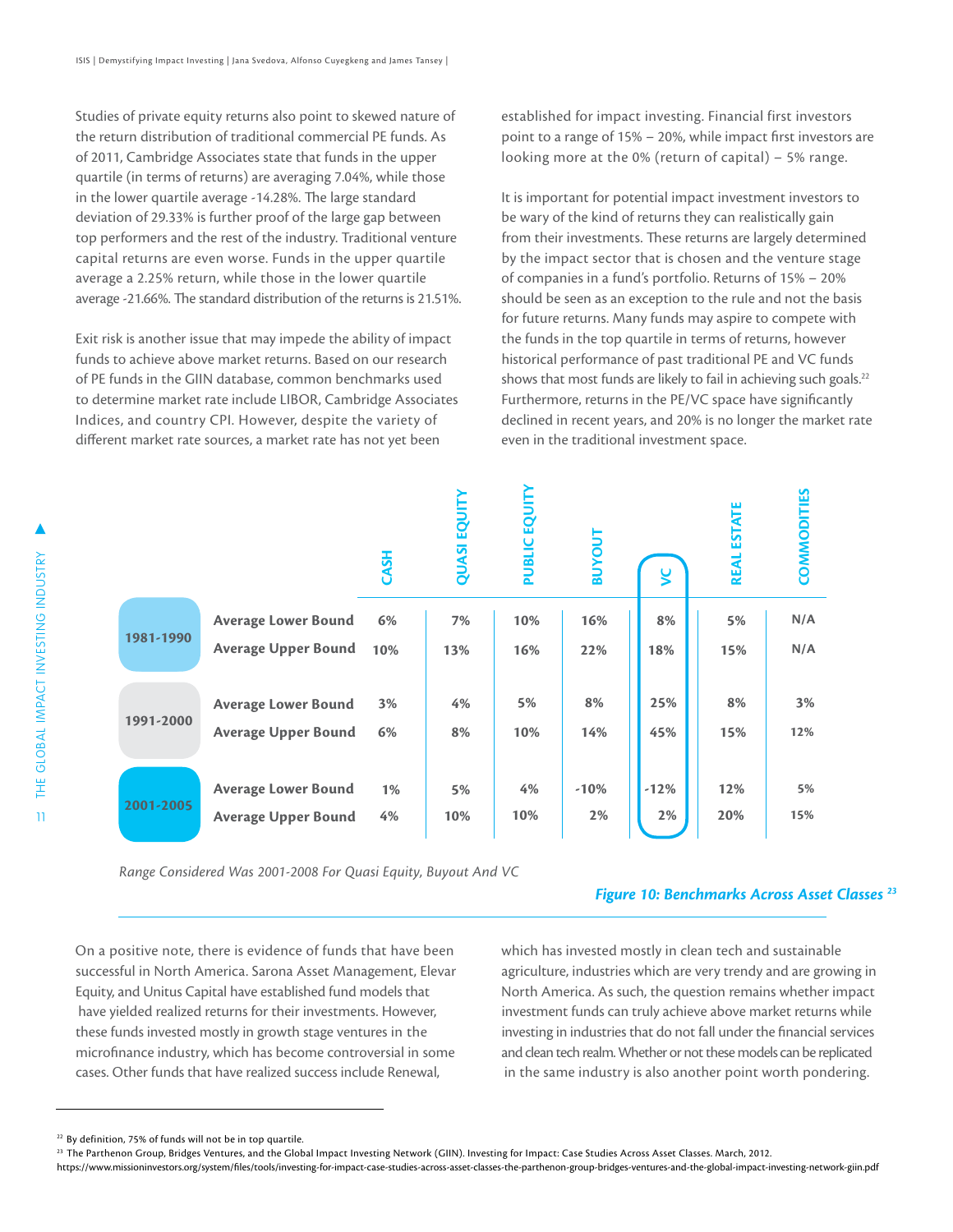### **Case Study: Microfinance and the Limitations of Impact Investing**

The microfinance sector is one of the biggest sectors for impact investment inflow<sup>24</sup> and is often used as *an example of how social goals can be achieved while generating market rate returns for investors. At the same time, recent insights into the microfinance industry have resulted in evidence to the contrary, and microfinance has also become the example used by those who believe it is not possible to achieve impact simultaneously with market rate financial returns.* 

*The pioneer of microfinance was Grameen Bank, founded in Bangladesh in 1976 by Prof. Muhummad Yunus. Yunus learned that basket weavers in his community were selling their products to middle men at an extremely low price because they had no way to purchase their raw materials other than from the eventual buyer of their product, who also required that the baskets be sold to him at a pre-agreed price. This market was very disadvantageous for the weavers. He tested a model of lending these weavers small amounts of money so they could purchase their raw materials and then sell their products at a market price.25 The success of this experiment led to the establishment of the microfinance model, where access to credit is made available for people at the bottom of the economic pyramid who are excluded from formal credit systems.* 

*When Prof. Yunus developed the microfinance concept he was addressing a specific problem faced by micro business people at the bottom of the economic pyramid who needed to access credit for their businesses. Access to credit for the poor in itself is not a solution to poverty, rather it can be the cause of a cycle of indebtedness for an individual resulting in further problems. This is true in any context and the implications of too much access to consumer credit were demonstrated by the recent consumer credit crisis in the USA. In developing countries, consumers are even more likely to seek to access available credit as they are often in truly dire situations. Even when funds are used for essentials such as food and housing, access to credit does not benefit the poor overall if they are not able to repay it. The resulting overindebtedness without a means of repayment compounds the borrowers' problems when they have to face aggressive collection practices or resort to loan sharks to borrow funds for repayment.* 

It took the Grameen Bank's model 17 years to break-even<sup>26</sup> and it is still not a commercial business model, *nor does it intend to become one. The organizations' model has, however, developed and proven the microfinance model that is now used by many other organizations to provide people at the bottom of the economic pyramid with access to appropriate credit that has helped many people significantly improve the economic situation and quality of life for their families. Microfinance is now a commonly used tool for addressing poverty that is effective when applied appropriately. Funders who helped to prove and develop this model have made a significant contribution to poverty alleviation globally.* 

[http://www.jpmorganchase.com/corporate/socialfinance/document/Insight\\_into\\_the\\_Impact\\_Investment\\_Market.pdf](http://www.jpmorganchase.com/corporate/socialfinance/document/Insight_into_the_Impact_Investment_Market.pdf). Accessed 1st August, 2012.

<sup>&</sup>lt;sup>24</sup> J.P. Morgan. 14 December, 2012. Insights Into the Impact Investment Market. Available from:

<sup>&</sup>lt;sup>25</sup> Grameen bank website. http://www.grameen-info.org/index.php?option=com\_content&task=view&id=19&Itemid=114<mark>. Accessed 4 November, 2012</mark><br><sup>26</sup> Koh, Karamchandi and Katz. From Blueprint to Scale: The Case for Philanthropy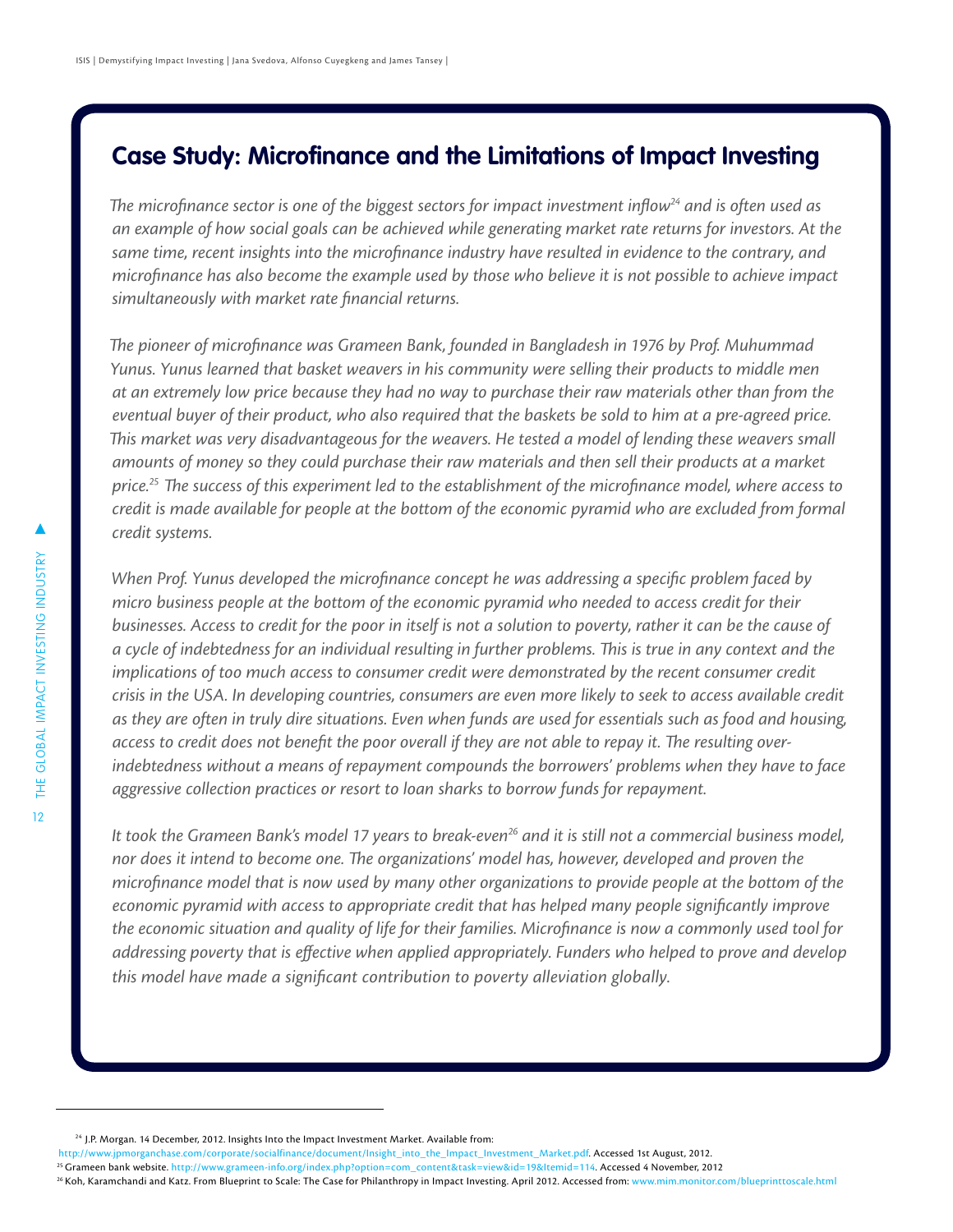*The success of Grameen Bank's model also attracted attention from investors who saw a potential new market opportunity in providing credit services to the world's poor. Viewed at this basic level, the market of poor people who would take loans is very large. However, when taking into consideration whether credit is appropriate for an individual and whether they have sources of repayment, this potential market shrinks considerably. With this consideration, it becomes limited to micro business owners who can demonstrate that they can use credit to grow their business and generate sufficient income to repay the loan and have a surplus. Furthermore, small loans have a very high transaction cost as even loans of \$25 should be assessed by a loan officer.* 

*The drive to commercialize microfinance has driven efforts to make this model more profitable. As a result, lending criteria have become very loose, loan sizes have increased to decrease average transaction costs, and collection practices have become more aggressive. The average microfinance loan size in Cambodia is currently \$559 USD; this is not a loan size targeted to the poorest populations. 27 In 2010 the microfinance industry in India came under scrutiny after reports that as many as 200 microfinance borrowers in the state of Andhra Pradesh had committed suicide after being unable to repay their loans. Microfinance lenders were accused of coercive collection practices that had led these borrowers to take their lives.28*

*One of the largest microfinance organizations active in Andhra Pradesh was SKS Microfinance, a forprofit commercial model of microfinance lending. SKS, among other lenders, was accused of providing borrowers potentially un-repayable debt and using coercive collection practices.29 At a recent conference on the topic of social enterprise at the Harvard School of Business, Vikram Akula, the founder of SKS Microfinance, said that Grameen Bank's founder, Prof. Yunus, a critic of for-profit microfinance models such as SKS, was right. "Bringing private capital into social enterprise was much harder than I anticipated," Akula said, acknowledging the limitations of commercial funding models in achieving development goals.30*

*The experience of the microfinance sector demonstrates that commercial investment cannot always, and likely not even often, be effective for addressing a social challenge. Although the contribution of private sector finance to development has strong potential, caution is necessary about the expectations of financial return that can be generated alongside impact. Impact investment is not the same as commercial investment.*

<sup>&</sup>lt;sup>27</sup> Cambodia Microfinance Association website. http://cma-network.org/drupal/MicrofinanceEnvironment Accessed on 28 November, 2012<br><sup>28</sup> The New York Times. India Blog. 27 February, 2012. "Yunus was Right"SKS Microfinance

Accessed from:<http://india.blogs.nytimes.com/2012/02/27/yunus-was-right-sks-microfinance-founder-says/>. Accessed on 28 November, 2012 <sup>29</sup> Social Enterprise Conference at the Harvard School of Business website. 26 February 2012.

Accessed from: [http://socialenterpriseconference.org/former-chairman-of-sks-microfinance-vikram-akula-shares-lessons-learned-2/.](Social Enterprise Conference at the Harvard School of Business website. 26 February 2012. Accessed from:  http://socialenterpriseconference.org/former-chairman-of-sks-microfinance-vikram-akula-shares-lessons-learned-2/) Accessed 8 November, 2012. <sup>30</sup> The New York Times. India Blog. 27 February, 2012. "Yunus was Right"SKS Microfinance Founder Says.

Accessed from: [http://india.blogs.nytimes.com/2012/02/27/yunus-was-right-sks-microfinance-founder-says/](The New York Times. India Blog. 27 February, 2012. �Yunus was Right�SKS Microfinance Founder Says. Accessed from: http://india.blogs.nytimes.com/2012/02/27/yunus-was-right-sks-microfinance-founder-says/). Accessed 8 November, 2012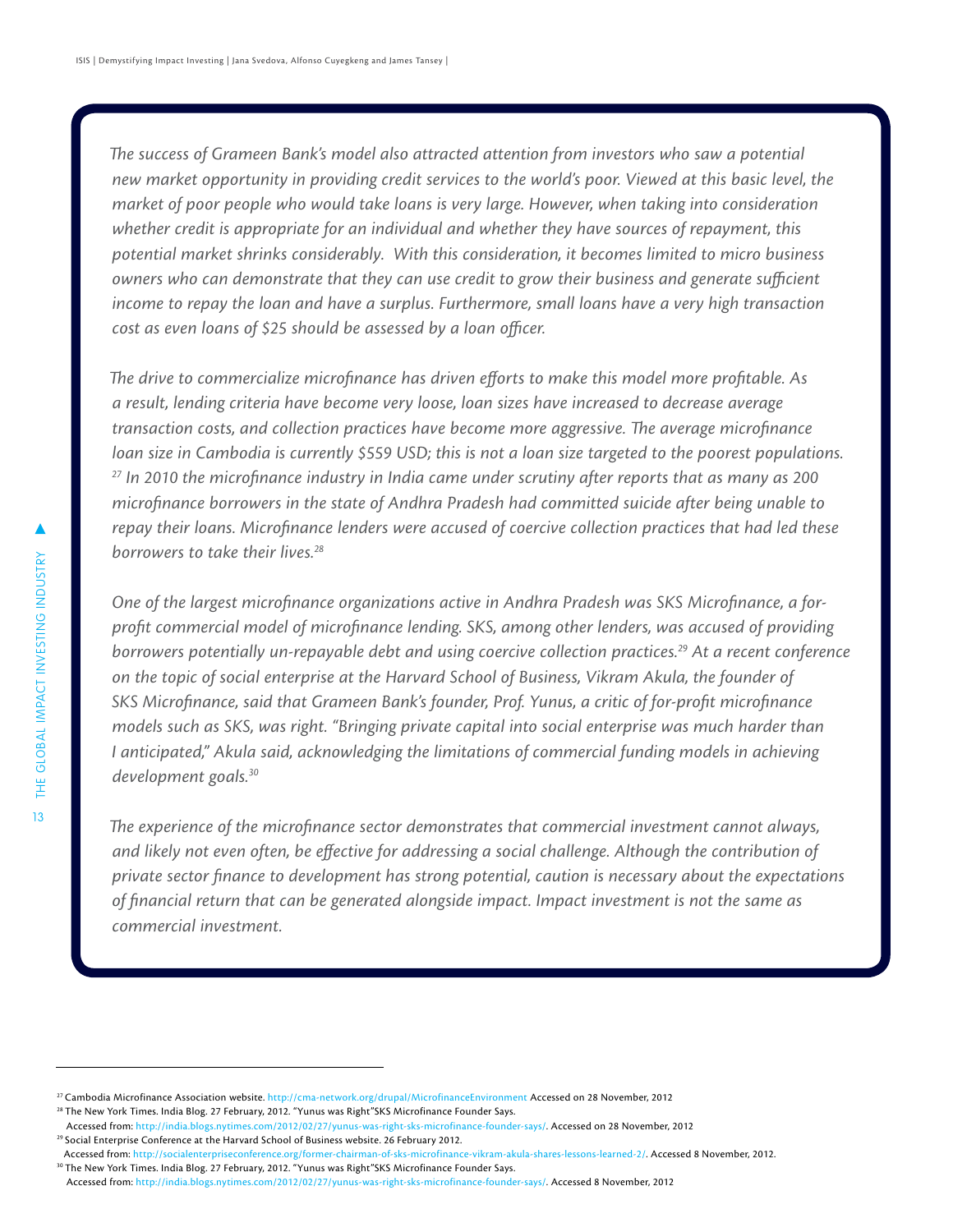#### **IMPACT INVESTMENT SECTORS**

Impact investors have been active in numerous sectors including healthcare, housing, ecotourism, transportation and education. However, the sectors that have garnered the most attention are the microfinance, agriculture (includes sustainable and organic food) and clean technology sectors. This is largely due to the fact that these sectors are more mature, have attained enough scale and are considered to be de-risked. The presence of historical data and key comparables plays a key role in reducing risk.

Based on our analysis of the GIIN database and other research papers, trends can be identified among successful investments in developing and developed markets. For example, funds that have invested within North America focus largely on clean technology and sustainable agriculture. On the other hand, funds that invest in frontier and developing markets have invested largely in microfinance and other financial services. There are also a number of investments in clean tech, although this is not as prevalent as investments in microfinance.

It can be argued that investments in certain geographies equate to investments in certain sectors. This is largely due to the difference in scale and the sophistication of economic and governmental infrastructures in various geographies. For example, the water sector in Canada is not a likely candidate for attracting impact investing capital. In Africa, the reverse would be the case, since there are millions of people unable to access clean drinking water and basic infrastructure.

Despite this hypothesis, it is currently very difficult to break down impact investments in terms of sector. The difference in impact per venture further exacerbates the issue. For example, many funds may target ventures in the finance sector, yet the ventures' mission and the consequent target market can be very different. With almost all funds investing in more than one sector it has also become extremely difficult to assert what sectors financial first and impact first investments look at and invest in. It becomes more advantageous to look at the target customers of the ventures to evaluate the impact the investment makes and ascertain whether these funds are in fact impact or financial first and can attain the returns they promise.

#### **IDENTIFIED SUCCESS FACTORS**

The most common success factor among all the different PE funds in the ImpactBase is the need for strong experience in investment banking, consulting, or private equity. The need for strong sector know-how is also essential, as are strong connections in the industry and public domain. Our evaluation of the management teams, fund operational structures and investment strategies of successful funds resulted in the identification of the following success factors for the various types of funds in the impact investing space (see Figure 11).



*Figure 11: Success Factors*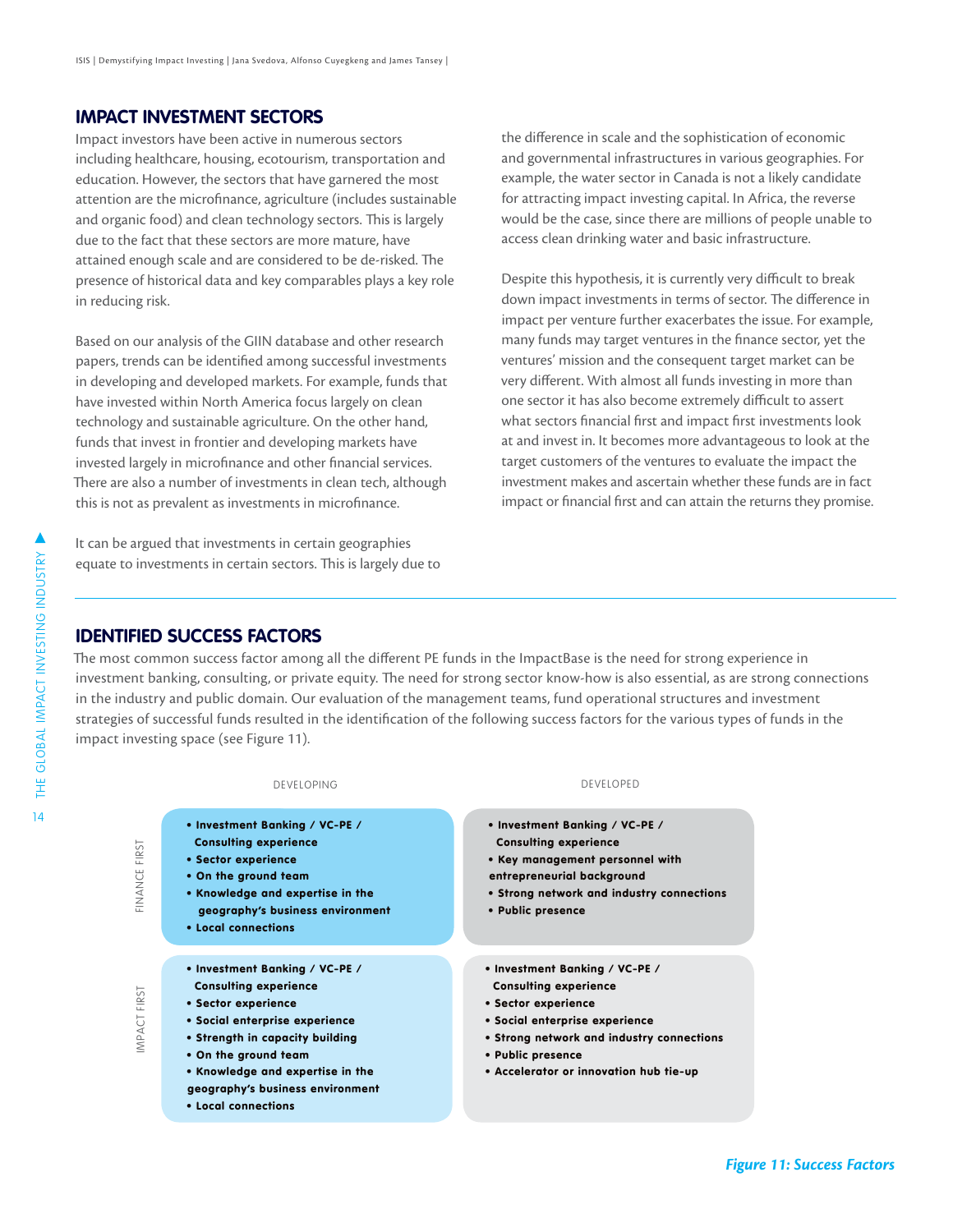### **CANADIAN IMPACT INVESTING INDUSTRY**

#### **MARKET SIZE**

A 2010 report, entitled Impact Investing in Canada: A Survey of Assets,<sup>31</sup> stated that the Canadian Social Investment Organization (SIO) has estimated the Canadian impact investment market at \$4.45B (see Figure 12). This number is very large in proportion to the global assets targeted for impact investing based on the GIIN database (\$9B). A closer look at how this estimate was derived shows that funds included in the estimate were not only private equity investments but also government and credit union assets. This is an example of how grossly the size of the "impact investing" sector can be overstated when there is no clarity around the boundaries of what qualifies as an impact investment.

| <b>IMPACT INVESTMENTS ASSET BY CATEGORY</b>            | <b>ASSETS (\$ MILLIONS)</b> |  |  |
|--------------------------------------------------------|-----------------------------|--|--|
|                                                        |                             |  |  |
| <b>Aboriginal Funds</b>                                | 285.7                       |  |  |
| <b>Community Futures Development Corporations</b>      | 910.6                       |  |  |
| <b>Community Loan Funds and Social Venture Capital</b> | 348.8                       |  |  |
| <b>Credit Unions</b>                                   | 951.5                       |  |  |
| <b>Foundations</b>                                     | 32.0                        |  |  |

| <b>IMPACT INVESTMENTS ASSET BY CATEGORY</b> | <b>ASSETS (\$ MILLIONS)</b> |  |  |  |
|---------------------------------------------|-----------------------------|--|--|--|
|                                             |                             |  |  |  |
| <b>International Impact Investments</b>     | 5.6                         |  |  |  |
| <b>Quebec-Development Capital</b>           | 1,049.1                     |  |  |  |
| <b>Quebec-Solidarity Finance</b>            | 850.5                       |  |  |  |
| <b>TOTAL</b>                                | 4.447.8                     |  |  |  |

#### *Figure 12: Example of Canadian Impact Investing Market Estimate 32*

Canadian funds currently registered in the ImpactBase all identify as finance first funds. This tends to give the impression that the impact investing space for impact first funds in Canada is very small. However, our research has shown that there is also a significant presence (relative to the size of the Canadian market) of impact first funds not in the ImpactBase. Some of the most prominent impact first funds in Canada include Cape Fund (\$50M), Vancity's Resilient Capital (\$13.5M), and the recently launched RBC Generator (\$20M).

#### **FUND AGE**

Numerous participants in the Canadian impact investing space described the nascent stage of impact investing in the country. The United Kingdom is the current global leader, as evidenced by their use and creation of more innovative products, such as impact bonds, and the support the sector receives from the current coalition government. The US seems to be in second position and the approach is starting to gain more ground through the support of President Barack Obama, who recently highlighted the US' impact investing efforts at the G8 Social Impact Investing Forum.<sup>33</sup> Canada, on the other hand seems to be a decade behind, with most investors still unaware of the concept.

<sup>&</sup>lt;sup>31</sup> Bragg, I. (2010). Impact investing in Canada: A survey of assets.

 $32$  Ibid.

<sup>33</sup> [http://blogs.cabinetoffice.gov.uk/socialimpactbonds/2013/06/social-investment-comes-to-the-g8/](http://blogs.cabinetoffice.gov.uk/socialimpactbonds/2013/06/social-investment-comes-to-the-g8/ )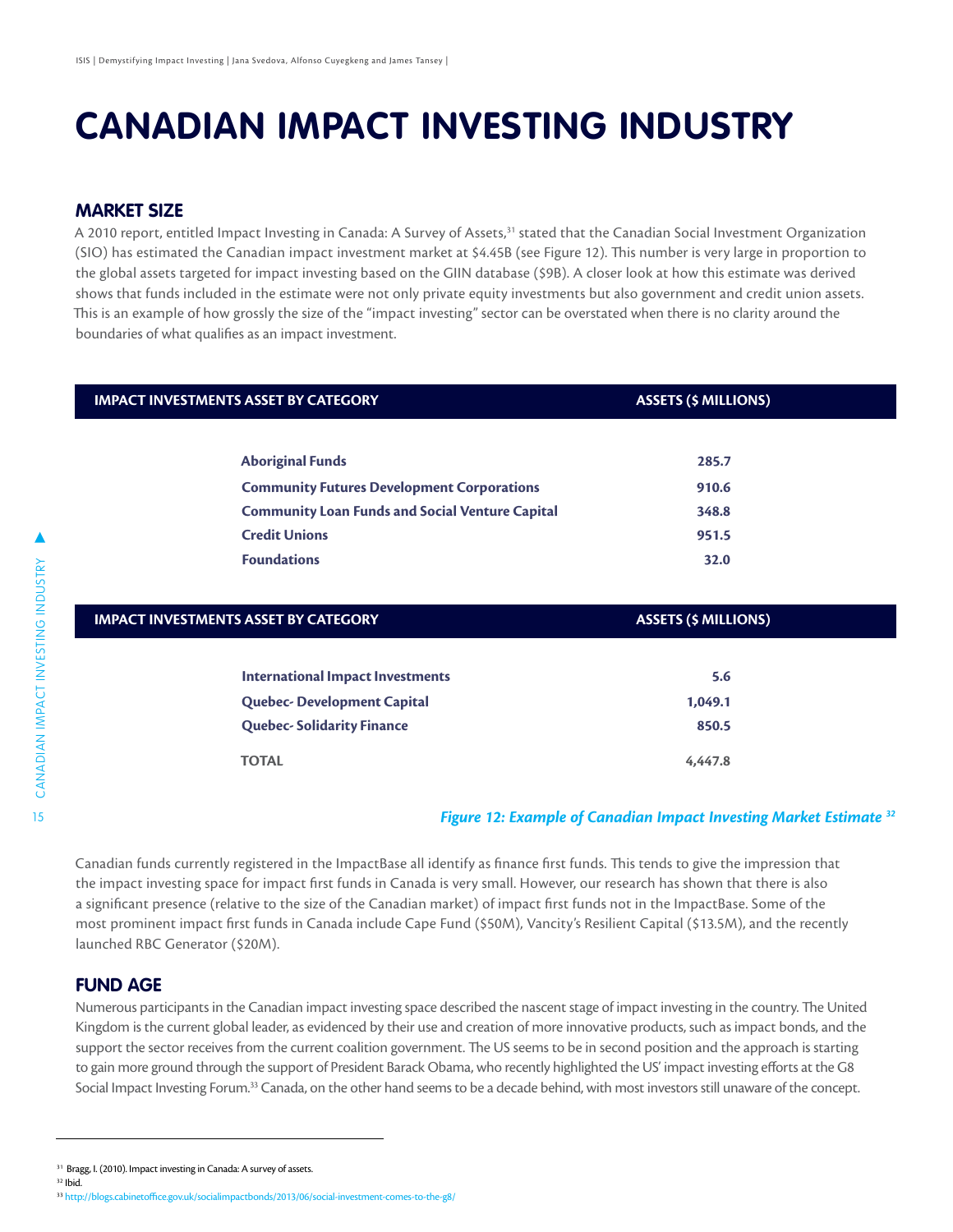Looking at Canadian PE/VC funds in the GIIN ImpactBase, it was not surprising to see coherence in the age of the funds given the relatively new status of the concept in this country. The average age of these funds is 2.6 years with only one fund, Sarona Risk Capital Fund, past the 5-year mark. The number of registered funds in the database is also a testament to how young the sector is in Canada. To date only 7 funds that are domiciled and headquartered in Canada, have registered in the ImpactBase. The lack of legal infrastructure and government support are further evidence that Canada's impact investing scene still has a long way to go.

#### **RETURNS**

The average target IRR for Canadian funds registered in the ImpactBase is 16%, which is very similar to the (optimistic) global average of 17%. Looking at the returns from the traditional VC industry for the last decade reinforces the view that targeted returns are very optimistic (see Figure 10). Even VCs that are in the IT space are making much lower returns with the sector averaging 6%.<sup>34</sup> The inconsistency between the current difference between actual market returns and the targeted returns of impact investment funds should caution any impact investor to be skeptical of the high returns promised by fund managers.



#### **3-year venture capital annualized returns for Canada and United States 1980-2010**

*Figure 13: Canadian Venture Capital Performance* **<sup>35</sup>**

#### **INVESTED SECTORS**

Almost all Canadian funds invest in Canada and the US, with Sarona as the only large fund investing in developing markets through its successful 'fund of funds' approach. This strategy allows them to avoid the additional expense of having a team on the ground and has also allowed Sarona to invest in sectors such as microfinance, agriculture, and other basic services such as water, healthcare and education.

Other than Sarona, all other impact funds domiciled in Canada have chosen to invest in North America. The sectors that are most commonly entered are clean tech, sustainable agriculture (organic food) and sustainability (waste management and clean energy). These are sectors that are currently very attractive with growing demand for products that offshoot from these sectors.

The invested sectors in Canada are typical of the sectors that are invested in by funds in other countries. What makes the Canadian profile unique, however, is that all Canadian funds target market returns. Commonly, funds that target basic Bottom of the Pyramid

Venture capital returns. (2013, May 22). Canadian Business. Retrieved from [http://www.canadianbusiness.com/sponsored-information-feature/exchange-insights-from-tsx-tsxv/venture-capital-returns/](http://www.canadianbusiness.com/sponsored-information-feature/exchange-insights-from-tsx-tsxv/venture-capital-returns/ )

<sup>&</sup>lt;sup>35</sup> Institute for Competitiveness & Prosperity analysis based on data from Canada's Venture Capital Association (CVCA); National Venture Capital Association (NVCA); Thomson Reuters, and Cambridge Associates LLC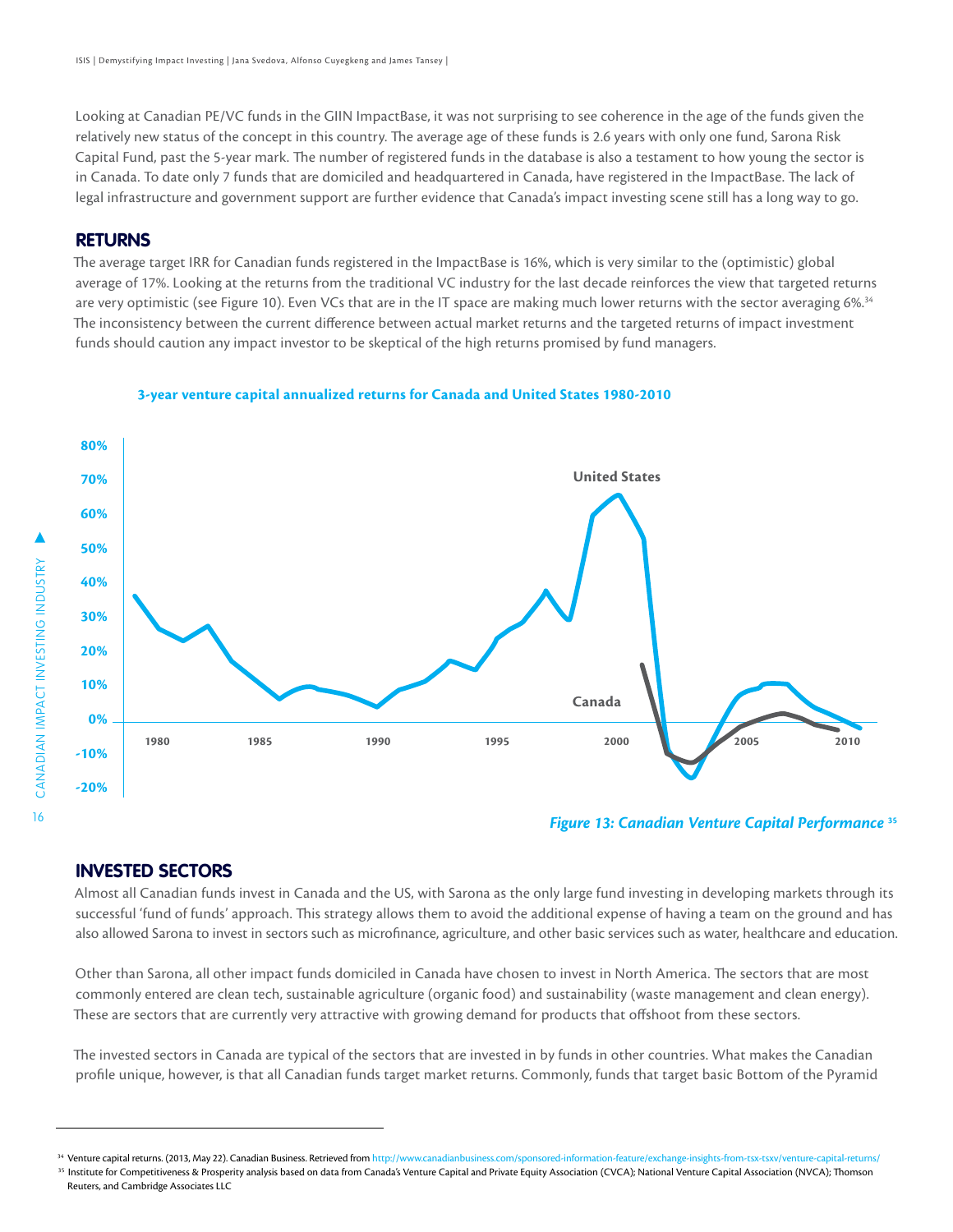(BOP) services aim for below-market returns, which is not the case in the Canadian fund Sarona. This is a key reason why the business model Sarona currently employs is very unique as it seems to avoid a trade-off between impact and financial success.

#### **DEAL FLOW**

Contrary to the findings of numerous reports, Canadian fund managers state that there is a lot of deal flow coming available. Every year fund managers are able to screen hundreds of potential deal opportunities and select a handful of the very best. This success is largely attributed to the ever-growing presence of start-ups that belong in the invested sectors. Using traditional PE and VC strategies, fund managers search for deal flow in a variety of places. Leveraging existing angel networks and reviewing the portfolios of incubation and accelerator hubs are some of the most common techniques to generate deal flow.

#### **GOVERNMENT SUPPORT**

Phillips, Hager & North succinctly described the government support provided to impact investing, "Structures have been legislated into existence in the U.S. and the U.K., as noted above, but Canadian entities still face challenges."36 This sentiment is largely shared by other Canadian fund and endowment managers. For example, there are still a lot of restrictions on how foundation capital can be used and in what it can be invested. A draft paper by the Carleton Centre for Community Innovation titled Social Finance in Canada <sup>37</sup> may have identified the reason why most investors either look for pure financial returns or donate grant money: "The charity route is simpler and provides a tax deduction not currently available for a below-market investment."

It is imperative that the Canadian government work on ways to help impact investing in the country. In Ontario, a lot of progress is being made by working within the structure of current regulations rather than with the support of government. It appears that the Harper government is now more aware of the importance of government support with reference to the option of releasing social impact bonds into the market. More of this is needed, as the "…[social impact bonds] announcement is [merely] a [small] positive development in Canada, which has fallen behind the rest of the world in the creative use of capital for social purposes."<sup>38</sup>

 <sup>36</sup> Phillips, Hager & North. (2010). An overview of impact investing.

<sup>&</sup>lt;sup>37</sup> Hebb, Tessa. The Utilization of Social Finance Instruments by the Not-For-Profit Sector. Working Paper #12-02. Carleton Centre for Community Innovation. [http://carleton.ca/3ci/wp-content/uploads/3ci-Utilizing-Social-Finance-Report-August-16-Final.pdf](http://carleton.ca/3ci/wp-content/uploads/3ci-Utilizing-Social-Finance-Report-August-16-Final.pdf )

<sup>38</sup> Sherri, T. (2013, May 8). Private money, public programs? There will always be strings. The Globe and Mail. Retrieved from<http://www.theglobeandmail.com/commentary/private-money-public-programs-there-will-always-be-strings/article11765335>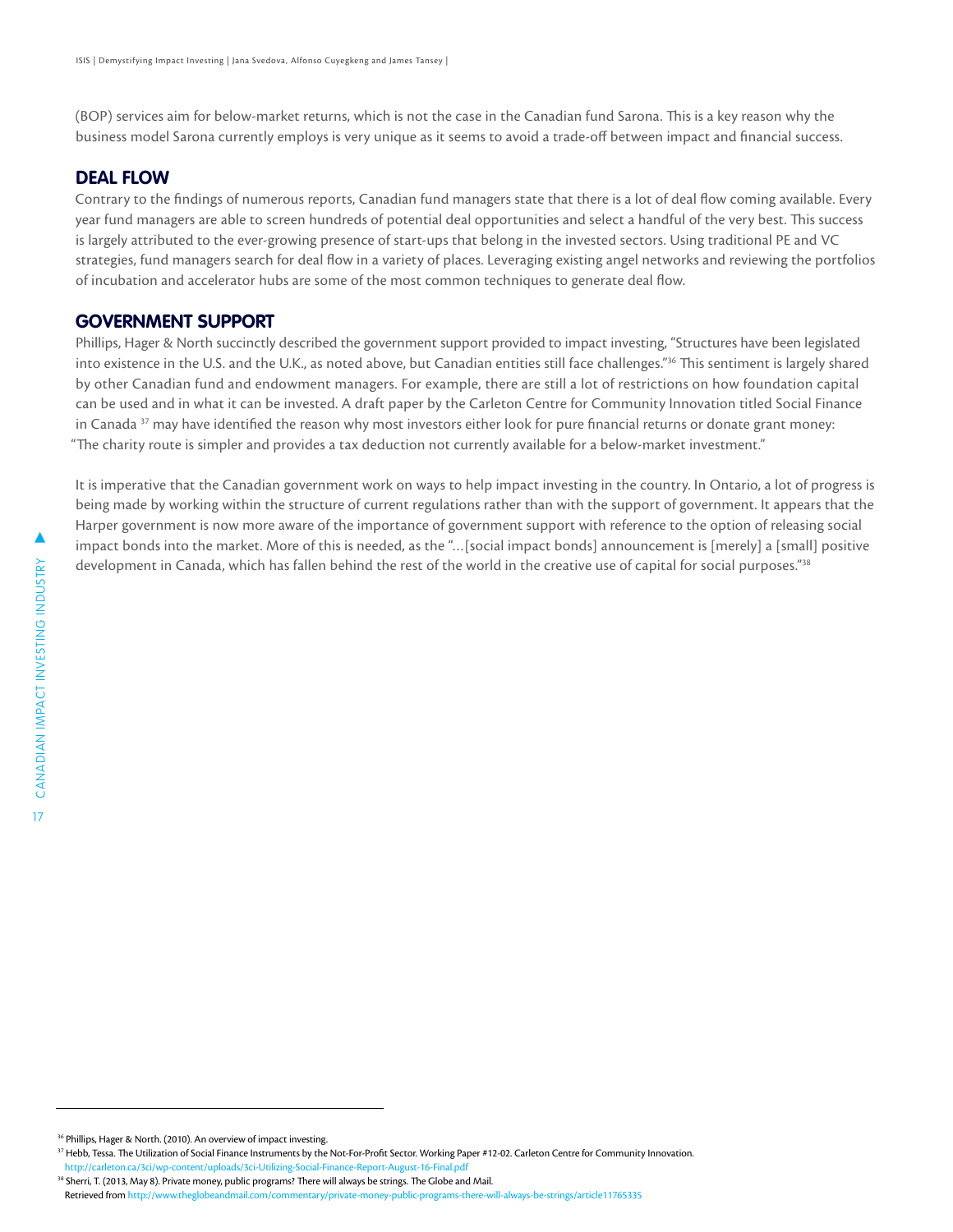# **CONCLUSIONS**

*The impact investment sector is currently in the range of \$9 billion USD, and growing. However, this includes investments that are also considered traditional investments and were in existence prior to the coining of the term impact investment. Impact investments focused on impact over financial returns are a small minority.* 

The size of the impact investing industry depends on the definition of impact investing used. If it includes traditional investments that create positive impact "by-default" while pursuing financial returns then the industry is approximately \$9bn as estimated by J.P. Morgan. If impact investing refers to investments that seek to intentionally create impact in areas where there are market failures resulting in potential solutions not being funded because of a higher risk profile than what is predominant in the market, then the size of the industry is significantly smaller.

Impact investors are varied and range from HNWIs to governments. There is a spectrum of impact investors and corresponding impact investment strategies and both financial and philanthropic capital are used to make impact investments. There is a range of risk/reward profiles in this spectrum of impact investors and investors must find the subset of impact investments that correspond to their goals and risk/reward profile.

Within the impact investing space investors have been categorized into "impact first" investors and "financial first" investors by the primary focus of their investment strategy. "Impact first" investors tend to be defined as those that are

willing to accept a lower financial return, or higher risk, for a higher impact return. "Financial first" impact investors require a risk/financial reward profile that is at the current market rate but select investments that also create positive impact, often as a result of the nature of the sector, for example clean technology, microfinance, or investment in emerging markets. It is important to note, however, that an "impact first" investment can generate a market or above market rate return and that "financial first" investments often fail to realize target returns.

Capital flowing into impact investing comes from diverse sources, including philanthropic funds of HNWIs and family offices, foundations, investment funds of HNWIs, corporations, endowment funds, development finance institutions and others. The source of the capital has implications for the type of impact investing strategy it can pursue and whether impact or financial returns can be prioritized.

Investors interested in pursuing impact investment strategies should first decide what types of capital they are allocating to impact investing, the risk profile for that capital and the impact they seek to create with their investment.

<sup>&</sup>lt;sup>36</sup> Phillips, Hager & North. (2010). An overview of impact investing.

<sup>&</sup>lt;sup>37</sup> Hebb, Tessa. The Utilization of Social Finance Instruments by the Not-For-Profit Sector. Working Paper #12-02. Carleton Centre for Community Innovation. [http://carleton.ca/3ci/wp-content/uploads/3ci-Utilizing-Social-Finance-Report-August-16-Final.pdf](http://carleton.ca/3ci/wp-content/uploads/3ci-Utilizing-Social-Finance-Report-August-16-Final.pdf )

<sup>38</sup> Sherri, T. (2013, May 8). Private money, public programs? There will always be strings. The Globe and Mail. Retrieved from<http://www.theglobeandmail.com/commentary/private-money-public-programs-there-will-always-be-strings/article11765335>